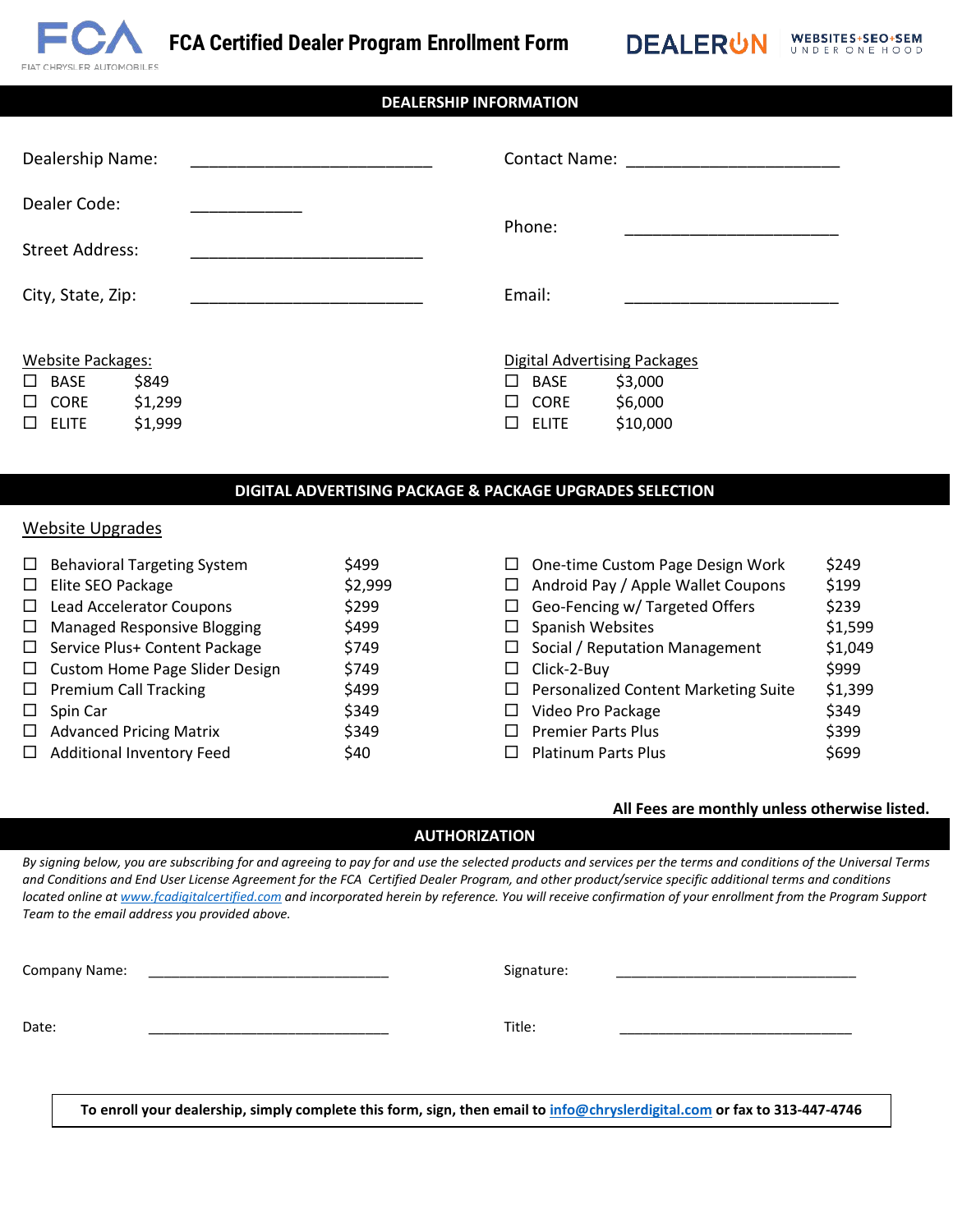## Universal Terms and Conditions of Use and End User License Agreement FCA Dealer Digital Program

IMPORTANT - READ CAREFULLY: The products and services, including, without limitation, the Website(S), Digital Advertising, Website Tools (including without limitation: Chat, Social/Reputation, Trade-In, SEO, Service Scheduling, Inventory Syndication, Call Tracking, Behavioral Click Tracking, and/or DMS Marketing), Shift Digital's Proprietary API Software Performance Reporting Systems and/or other software, and maintenance tools, and other products and services available through the enrollment portal (referred to collectively as the "Services"), are made available by Sanctus, LLC, a limited liability company doing business as Shift Digital ("Shift Digital"), as part of the FCA Dealer Digital Program for automotive dealerships that have been authorized by FCA US, LLC ("FCA") to sell and service FCA brand vehicles. Although the FCA Dealer Digital Program is sponsored by FCA, FCA is not providing or otherwise responsible for the Services and is not a party to these Universal Terms and Conditions of Use and End User License Agreement (this "Agreement"). FCA is a third party beneficiary of this Agreement as provided in Section 18, however, Shift Digital does not have the power or authority to bind FCA through this Agreement or otherwise. This Agreement is a legal contract between you, the automotive dealer ("Dealer") subscribing to the Services, and Shift Digital. The Services are subject to the terms set forth in this Agreement. Dealer represents and warrants that it is a licensed automotive dealer authorized to sell and service vehicles under a franchise agreement with FCA.

Dealer's enrollment for any Services authorizes Shift Digital to begin providing Services and billing Dealer immediately. Dealer agrees to pay the applicable fees for Services as set forth in the electronic enrollment portal or order form, incorporated herein by reference.

IN ORDER TO USE THE SERVICES, DEALER MUST FIRST AGREE TO THE TERMS SET FORTH IN THIS AGREEMENT BY CLICKING "ENROLL NOW" ON THE ENROLLMENT PORTAL AFTER MAKING THE SERVICE SELECTIONS, OR BY SELECTING SERVICES AND SIGNING A SERVICES ENROLLMENT FORM. DEALER MAY NOT USE THE SERVICES IF DEALER DOES NOT ACCEPT THE TERMS OF THIS AGREEMENT. DEALER CAN ACCEPT THE TERMS OF THIS AGREEMENT BY ENROLLING FOR AND/OR BY USING THE SERVICES, IN WHICH CASE, DEALER UNDERSTANDS AND AGREES THAT SHIFT DIGITAL WILL TREAT DEALER'S USE OF THE SERVICES AS ACCEPTANCE OF THE TERMS OF THIS AGREEMENT.

Before you continue, you should print or save a local copy of this Agreement for your records.

The definition of Services hereunder shall also include any online access to the electronic enrollment portal, informational web pages, and/or online reporting service (collectively, the "Secure Web Services") provided by Shift Digital.

## 1. Services

Shift Digital agrees to provide the Services to Dealer in accordance with the terms and conditions of this Agreement. Shift Digital may provide all or part of the Services through one or more third party service providers ("Service Providers") that Dealer or Shift Digital selects. Shift Digital, in its sole discretion, may change any Service Provider, at any time and for any reason. The Services Providers shall be third party beneficiaries of this Agreement with respect to the Services licensed to Shift Digital by the Service Provider, as applicable, and sublicensed to Dealer herein.

2. Use of the Services

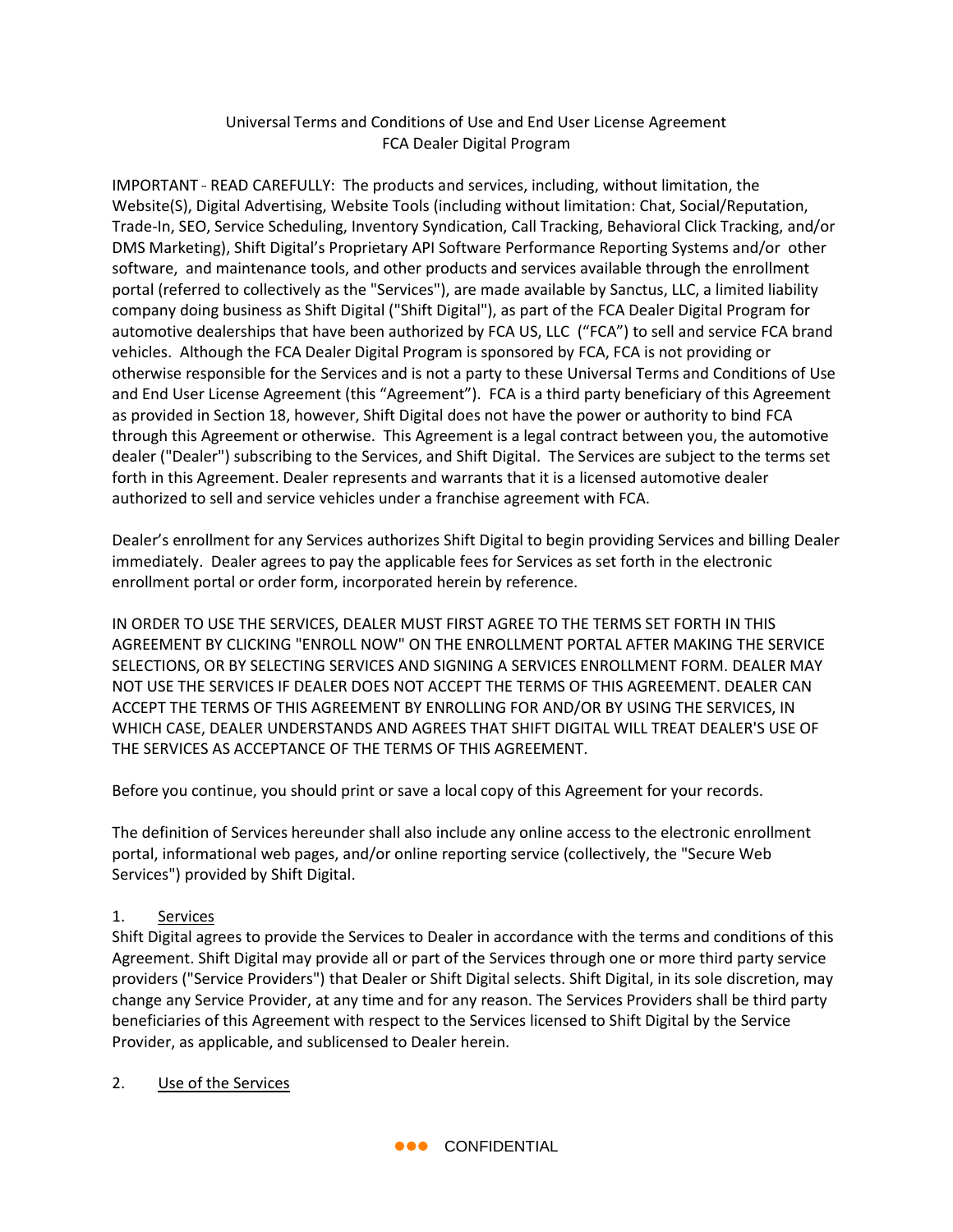In order to access certain Services, Dealer may be required to provide information about Dealer and Dealer's business (such as identification, billing or contact details). Dealer agrees that any information Dealer provides will be accurate, complete and up to date. Dealer agrees to maintain the confidentiality of passwords associated with any account Dealer uses to access the Services. Dealer acknowledges that the Services may allow Dealer to designate administrators for the Services, thereby granting certain rights and authorizations relating to, among other things, selection of, and preferences for, Services and billing. Dealer agrees that Dealer is solely responsible for all fees, costs or other expenses charged related to any selections made by Dealer or Dealer's designees.

#### **Advertising**

Dealer understands that part of the Services may include, among other things, the creation and posting of Advertisements on the World Wide Web and otherwise by Shift Digital or the Service Provider on Dealer's behalf relating to Dealer's automotive dealership. Dealer is solely responsible for all: (a) campaigns and budget allocation and management (creative or targets), whether generated by or for Dealer; and (b) web site content, services and landing pages that create links, or directs viewers, to any products and/or services offered or provided by the Dealer (collectively "Dealer's Products and Services"). Dealer understands and agrees that Advertisements may be placed on any website or property provided by a Publisher upon which Shift Digital or the Service Provider may select or Dealer requests. Dealer authorizes and consents to all such placements. Shift Digital or the Service Provider may reject or remove any Advertisement for any or no reason. Dealer may not use or republish any Advertisements or other marketing materials provided to Dealer by Shift Digital or a Service Provider without prior written consent from Shift Digital.

### **SEO**

Dealer understands that part of the Services may include, among other things, search engine optimization ("SEO") services. The SEO Services may include some or all of the products and services described in Addendum A attached hereto, depending upon the Service Provider and service package selected by Dealer.

Dealer acknowledges and agrees that SEO services do not include paid digital display advertising, pay per click advertising, the performance of maintenance or updates of the Dealer's website (such as minor alterations, repairs, or changes to the website, including but not limited to updating links, providing news updates, refreshing content, making minor graphic alternations), and any other products or services not expressly included in descriptions of the SEO Services included in the SEO service package provided by the Service Provider selected by Dealer.

Dealer authorizes Shift Digital and/or the Service Provider to use the specific keywords and/or phases approved by Dealer for development, improving the ranking of, and/or positioning the contents of the Dealer's website in search engines and/or directories. Dealer acknowledges Shift Digital and/or the Service Provider will only optimize Dealer's website for keywords and/or phrases approved by Dealer. Neither Shift Digital nor the Service Provider will perform a trademark search on keywords or phrases approved by Dealer. Dealer agrees to approve only Dealer-owned trademark or product names and generic industry terms relevant to Dealer's website. Some words and phrases are trademarks of third parties and search engines may disallow use of such terms.

Dealer understands, acknowledges and agrees that:

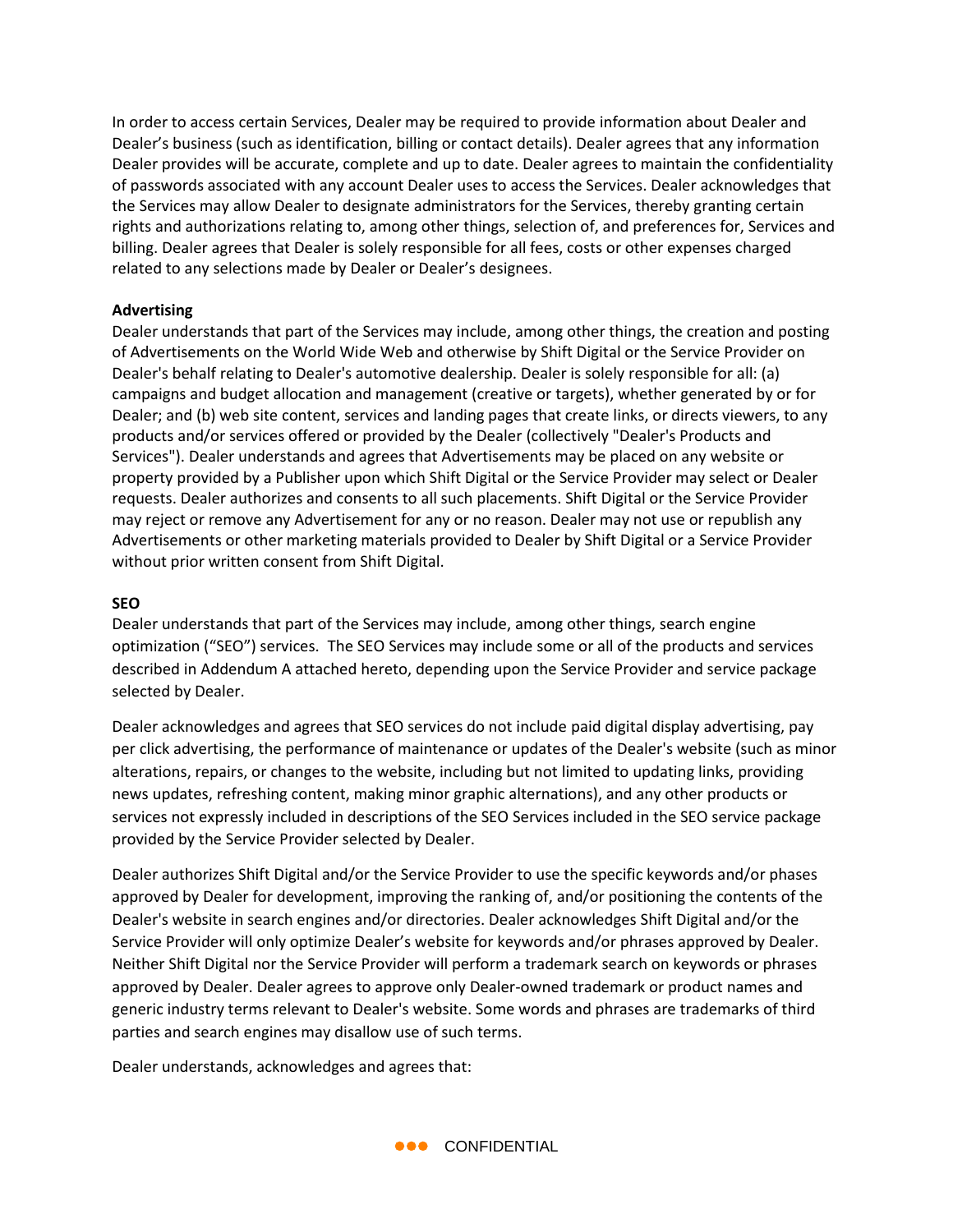(a) Shift Digital and the Service Provider have no control over the policies of search engines or directories with respect to the type of sites and/or content that they accept now or in the future. Due to the competitiveness of some keywords or phrases, ongoing changes in search engine ranking algorithms, and other competitive factors, there is not any guarantee that the Services will result in the Dealer's website obtaining a top position, first page position, or any particular position, or consistent top positions, for any particular keyword, phrase, or search term, on any search engine's search results page;

(b) Dealer's website may be excluded from any search engine or directory at any time at the sole discretion of the search engine or directory entity;

(c) some search engines and directories may take two or more months after submission to list Dealer's website;

(d) search engines and directories can stop accepting submissions for an indefinite period of time;

(e) search engines and directories will drop listings for no apparent or predictable reason.

(f) keyword selection is a significant factor in SEO, and the Service Provider may provide recommendations and advice regarding appropriate keywords, however, the selection of keywords is ultimately the responsibility of Dealer;

(g) changes made to Dealer's website by other parties may adversely affect the search engine or directory rankings of Dealer's website;

(h) written materials or text provided by Shift Digital and/or the Service Provider may be created to meet optimization standards (e.g., keyword density, prominence, proximity), and changes by Dealer or other parties to the written materials or text may invalidate the search engine optimization;

(i) Dealer is responsible to carefully read and review all Dealer Content and Provided Content (including without limitation the text, data, graphics, logos, photographs, pictures, images, audio, video and other materials and page design) created for or provided to Dealer by Shift Digital and/or the Service Provider;

(j) unless Dealer directs otherwise, Shift Digital and/or the Service Provider is authorized to make change to Dealer's website, including uploading optimized pages and linking to the website's index page, sitemap, and optimized pages in connection with providing the Services. Dealer shall provide correct and full (read/write) FTP access to the root directory of the Dealer's website;

(k) the Services do not include submission to search engines or directories that charge fees for submission or inclusion.

(l) duplicating optimized pages after they have been uploaded, transferring optimized pages to another domain, removing the sitemap or optimized pages, or redirecting the optimized website to another website, obtaining inbound links from inappropriate websites or getting links from link farms can seriously damage all SEO efforts and may adversely affect the search engine or directory rankings of Dealer's website; and

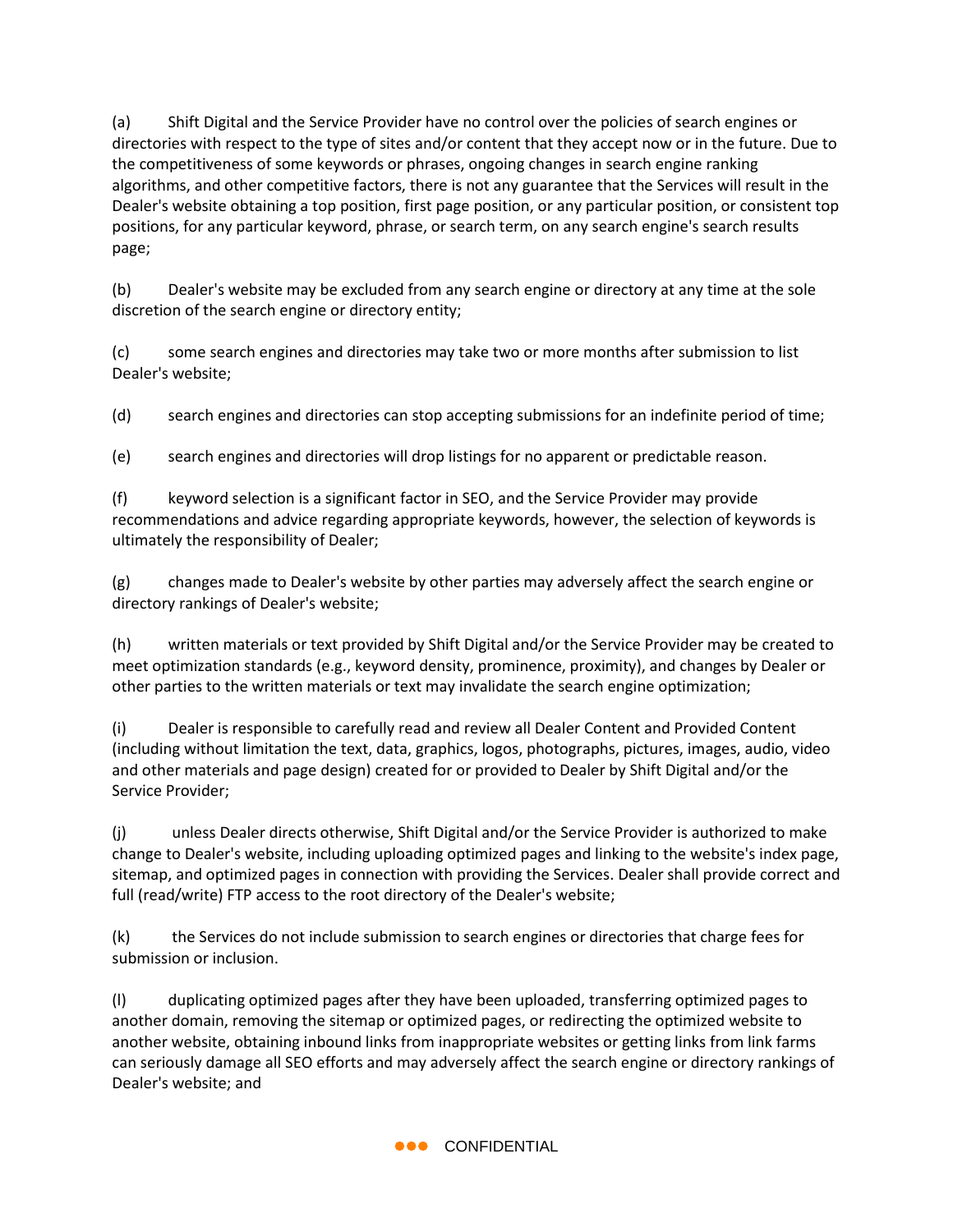(m) Dealer is solely and fully responsibility, legally and otherwise, for all Dealer Content, as well as all Provided Content approved by Dealer, included in the Dealer's website (including without limitation optimized pages, the meta tags, and links) and/or included on Dealer's blog, social media pages, and/or third party websites.

Dealer agrees to cooperate with Shift Digital and/or the Service Provider in selecting appropriate keywords for SEO; providing and/or granting permissions or communicate directly with any third parties to allow administrative/backend access to the Dealer's website, blog and/or social media pages; providing access to website traffic statistics for analysis and tracking purposes; providing Content for Dealer's website, blog and/or social media pages to provide SEO benefit; and providing such other assistance as Shift Digital and/or the Service Provider shall reasonably request in connection with performance of the Services hereunder. In the event the performance of the Services requires Shift Digital or the Service Provider to access Dealer's computer systems to collect data or perform the Services, including the placement of links or tags on the Dealer's website, Dealer specifically requests and authorizes such access and will provide, and has all rights and authorizations required to provide, such access.

The SEO Services do not include maintenance or storage of documents, physical goods, graphic work, web pages, data or files (digital or otherwise), and Dealer shall be solely responsible for the storage, maintenance, custody, archiving, and security of the same.

Unless expressly included in the description of the SEO Services provided by the Service Provider, the SEO Services do not include email, telephone, or onsite customer service support.

Dealer understands and agrees that in connection with the SEO Services, Dealer Content and/or Provided Content, including information related to Dealer and Dealer's Products and Services, and links to Dealer's website, may be placed on any website or property provided by a Publisher upon which Shift Digital or the Service Provider may select or Dealer requests. Dealer authorizes and consents to all such placements. Shift Digital or the Service Provider may remove any Dealer Content or Provided Content that it places on a third party website for any or no reason.

### **Call Tracking Numbers**

Dealer acknowledge that, as part of the Services, Dealer may receive use of and access to certain tollfree and local tracking phone numbers (each a "Number"), as well as call analytics services and certain software provided in connection therewith (collectively the "Call Analytics Services").

Use of the Numbers and the Call Analytics Services provided to Dealer is subject to the following terms:

A. Dealer shall be responsible for obtaining and maintaining any computer and phone equipment (and the like) and ancillary products (collectively, the "Equipment") needed to access and use the Call Analytics Services. Dealer shall also be responsible for maintaining appropriate security safeguards with respect to property for which it maintains ownership, control, use under license and/or access, including its Equipment, its dealer account, passwords and files, any consumer personal and non-personal data ("Consumer Data") related to such calls acquired in connection with the use of the Services.

B. Dealer shall also be solely responsible for its use of the Consumer Data. Dealer will not (and will not cause any third party to), directly or indirectly: reverse engineer, decompile or disassemble any Call Analytics Services; modify or create derivative works based on any Call Analytics Services or any aspect

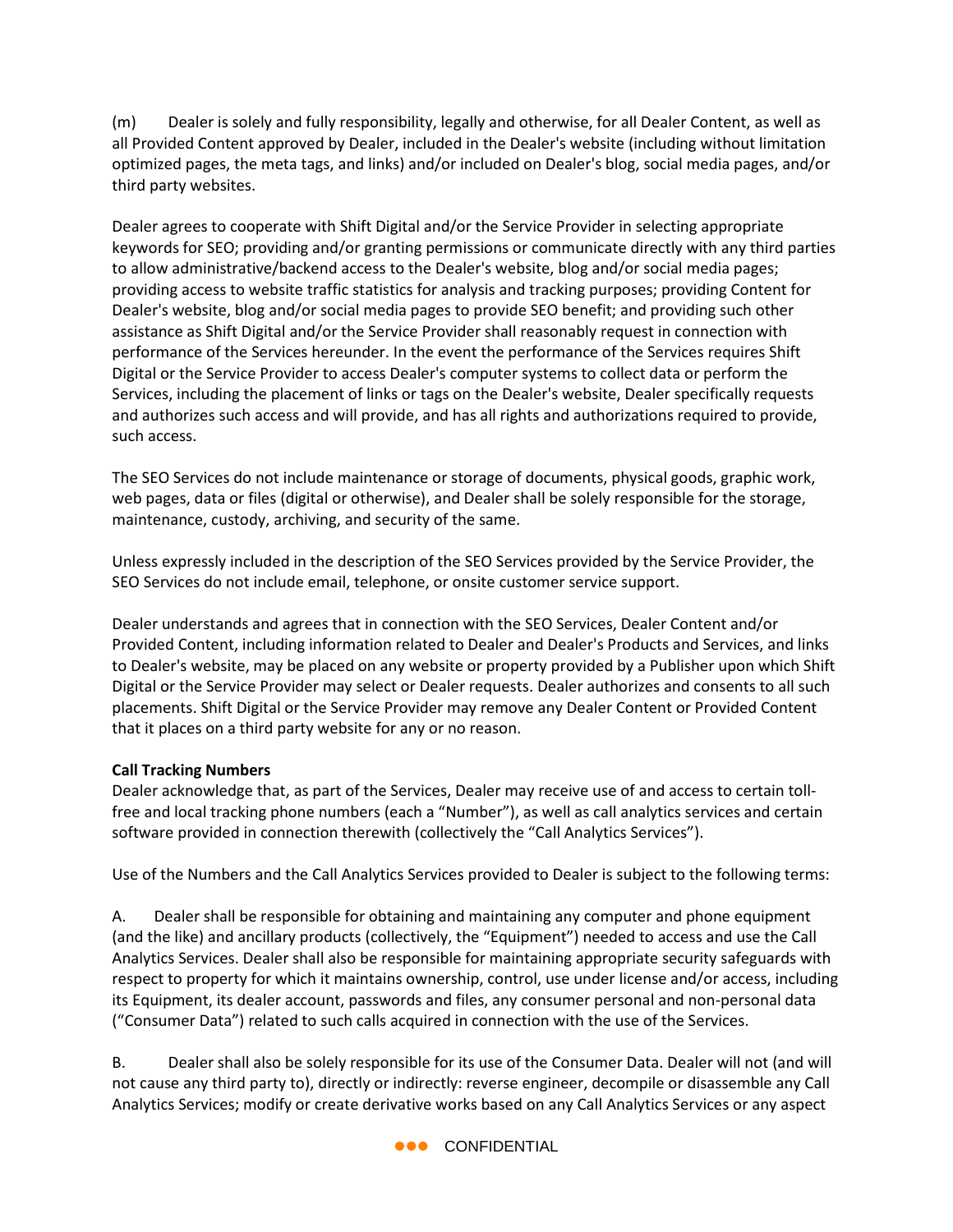or portion thereof; or copy (except for archival purposes), lease, distribute or otherwise transfer rights to any Call Analytics Services; or remove any proprietary notices or labels of the Call Analytics Services. Dealer will be deemed responsible for each of its agents, representatives, subcontractors, licensees, and any other affiliates that have access to or otherwise use the Call Analytics Services, and their respective compliance with the terms hereof.

C. Call recording, transcribing, monitoring, analyzing and archiving under the Call Analytics Services is part of an optional, add-on product feature that may be made available by Shift Digital to Dealer, which may include, without limitation, the reporting and archiving of Consumer Data related to such calls, and this may include any CallDNA Services, whether or not recorded (collectively, the "Recorded Call Services"). In connection with the Recorded Call Services, Dealer acknowledges and agrees that: (a) calls placed using the Numbers and related Services (collectively, "Calls") may be recorded, transcribed, monitored, analyzed and archived; (b) Dealer has the sole responsibility to advise all callers to Numbers as well as, if applicable, all Call Receivers (as defined below) prior to any commencement of a Call that each Call is subject to recording, transcription, monitoring, archiving and any other relevant details and required notices (the "Recorded Call Notice"); (c) Dealer has the sole responsibility to implement or effect such Recorded Call Notice, whether using available product functionality or other means to ensure that the each Call receives a Recorded Call Notice in an appropriate and legally compliant manner; and (d) Dealer has the sole responsibility for any Recorded Call Notice used in connection with any Calls and its compliance with applicable law and regulation; (e) any sample or default pre-recorded notices or messages made available by Shift Digital or its third party vendors in connection with the Recorded Call Services, whether at request of Dealer or otherwise, are for illustration purposes only; and (f) neither Shift Digital nor its third party vendors make any representations or warranties with respect to any use of any Recorded Call Notice by Dealer or any third party (and no separate communication shall be deemed to supersede this acknowledgement and agreement). In the event the Recorded Call Notice requires a revision in order to comply with applicable law, then Dealer shall promptly notify Shift Digital in writing of that fact, proposing the exact language that Dealer requires to comply with the applicable laws.

D. Dealer agrees and acknowledges that applicable laws and regulations may require that Dealer provide notice to and/or receive express consent and permission from, in writing or otherwise, all agents (including employees), independent contractors, and/or other persons who receive telephone calls (the "Call Receivers"). Dealer agrees, acknowledges, represents and warrants that Dealer will provide and/or obtain all notices, consents, and permissions relating to Call Receivers, as required by applicable laws and regulations.

E. If at any time the Numbers, Call Analytics Services or Call Recording Services are unavailable for any reason not within the control of Shift Digital and/or its Service Providers, Shift Digital shall have the right to terminate or suspend the Numbers and/or the Call Analytics Services and/or the Call Recording Services upon written notice to Dealer and to in such event Dealer shall remove or withdraw any advertising material containing any Numbers and discontinue using the Call Analytics Services and/or Call Recording Services, as applicable. Neither Shift Digital nor its Service Providers shall have any liability or obligation to Dealer of any kind arising out of such a termination, suspension or change in the Numbers, Call Analytics Services or Call Recording Services, as the case may be.

F. EXCEPT AS OTHERWISE EXPRESSLY SET FORTH IN THE TERMS, THE NUMBERS, CALL ANALYTICS SERVICES AND THE CALL RECORDING SERVICES ARE PROVIDED ON AN "AS-IS" AND "AS-AVAILABLE"

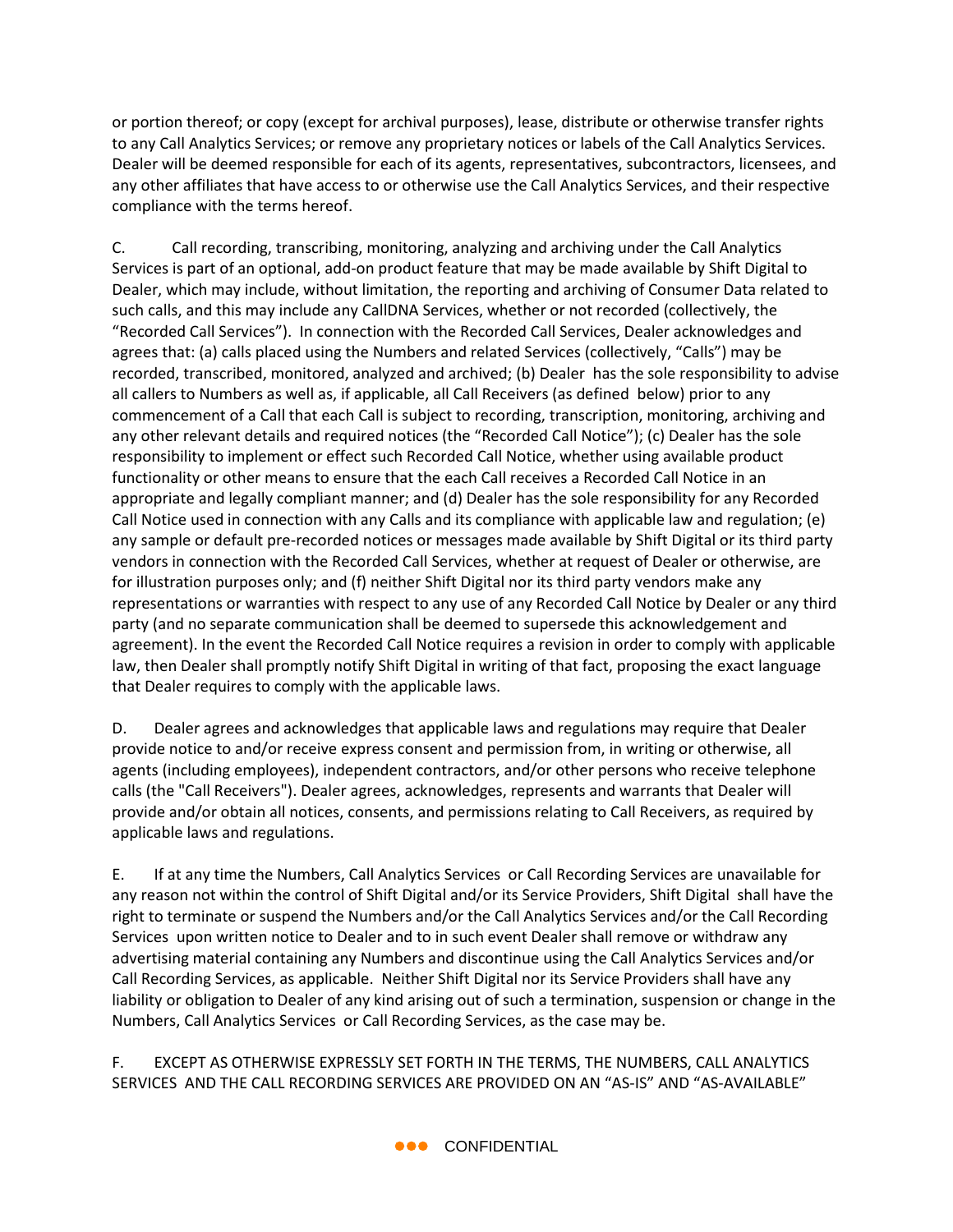BASIS, AND SHIFT DIGITAL, FCA AND THE SERVICE PROVIDERS DISCLAIM ALL OTHER DIRECT OR IMPLIED WARRANTIES WITH RESPECT THERETO.

G. Dealer represents and warrants that it shall use the Call Analytics Services and Recorded Call Services (and any Consumer Data acquired in connection therewith) in full compliance with all applicable laws and regulations and that it has established proper procedures to protect the privacy of all callers and call recipients in connection with the Recorded Call Services, and otherwise fully comply with all applicable laws, regulations and governmental or commonly accepted self-regulatory guidelines. Dealer will not use the Services in connection with any unsolicited or harassing messages (commercial or otherwise) including but not limited to unsolicited or unwanted SMS or text messages. Dealer will not improperly engage in activity which the United States Federal Communications Commission or other government authority has prohibited. Dealer is personally responsible for all SMS messages originated and sent via the chat Services provided to Dealer. Actions taken using Dealer's credentials shall be deemed to be actions taken by the Dealer.

H. Dealer is solely responsible for, and neither Shift Digital, FCA nor any Service Providers shall have any liability with respect to, without limitation: (a) the legality of recording, transcribing, monitoring, analyzing, archiving and/or disclosing the contents of telephone calls or caller/ call recipient identification; (b) the legality of the language used in any Recorded Call Notice; and (c) the legality of any use, handling, retention and disclosure of Consumer Data acquired as a result of the use of any Recorded Call Services hereunder.

I. Dealer represents and warrants that its use of the Recorded Call Services is for "quality assurance" and "Dealer Service" purposes only.

### **Website Assistance Service**

The Website Assistant Service may include some or all of the products and services described in Addendum B attached hereto, depending upon the Service Provider and service package selected.

While Shift Digital will try to assign the same dedicated resource to Dealer in connection with the Website Assistant Service, Shift Digital reserves the right to make changes in the dedicated assistant at any time and from time to time during the term of the Agreement. In the event Dealer is not satisfied with the Services provided by the assigned dedicated resource, Dealer may request that a different dedicated resource be provided by Shift Digital, in which case Shift Digital will promptly attempt to assign a different dedicated resource to Dealer, subject to availability.

### **Black Book**®

If Dealer subscribes to one or more Black Book® online trade-in tools, Dealer understands and agrees that Dealer's use of such online trade-in tools shall be subject to, and Dealer agrees to the additional terms and conditions set forth at, [http://www.intelliprice.com/VeretechTC/TermsofUse.htm,](http://www.intelliprice.com/VeretechTC/TermsofUse.htm) which are incorporated herein by reference and made a part of the Agreement.

#### **Kelley Blue Book**®

If Dealer subscribes to one or more Kelley Blue Book® online trade-in tools, Dealer understands and agrees that Dealer's use of such online trade-in tools shall be subject to, and Dealer agrees to the additional terms and conditions set forth at[, http://b2b.kbb.com/atcleaddriver,](http://b2b.kbb.com/atcleaddriver) which are incorporated herein by reference and made a part of the Agreement.

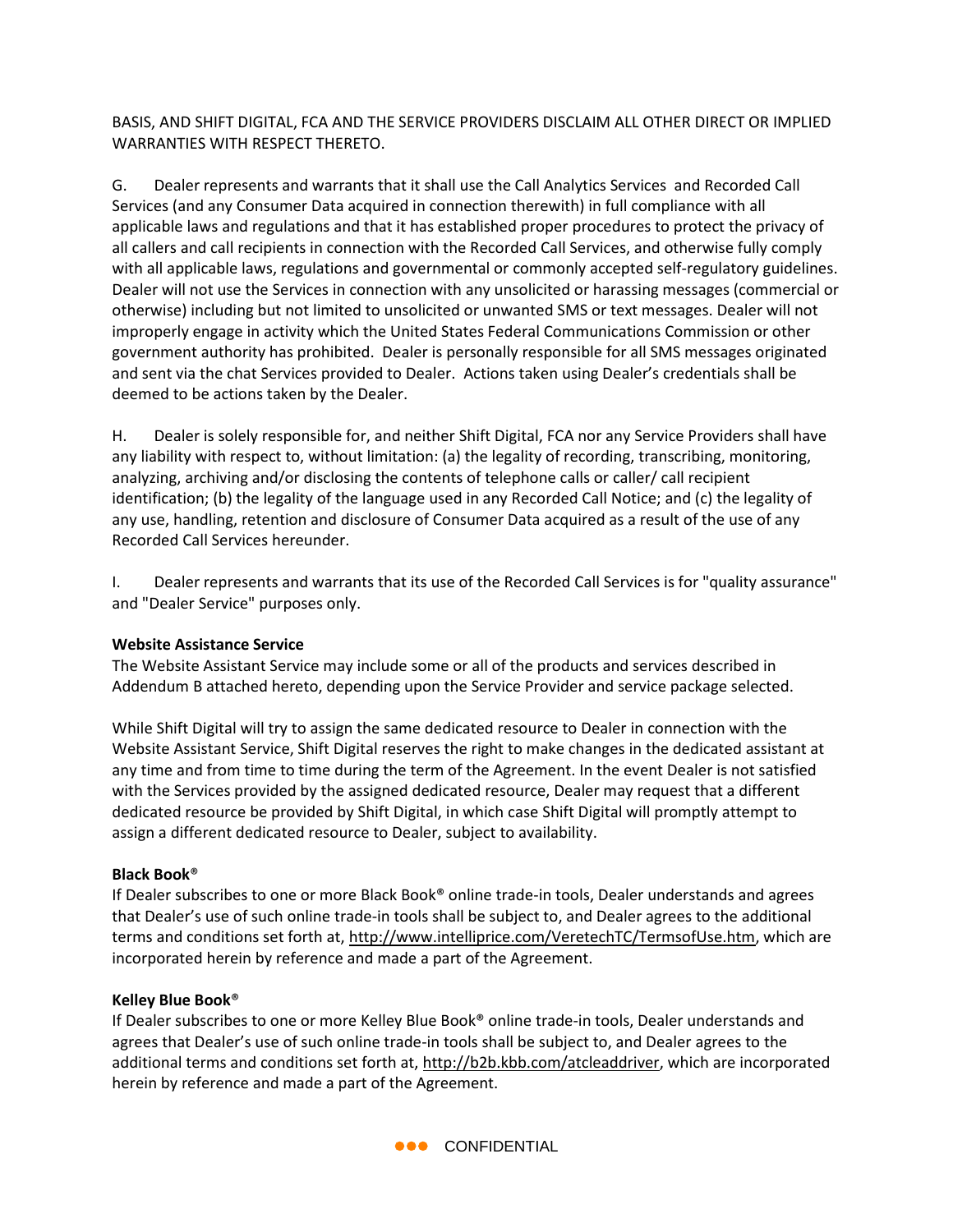### 3. Restrictions on Use of Services

Use of the Services is subject to the applicable policies of the search engine, website or network publishers ("Publishers") on which display ads, videos or other advertising media ("Advertisements") are posted or displayed in connection with the Services, including without limitation any Publisher's editorial guidelines, privacy policies, trademark guidelines, and ad specification requirements ("Policies"). Dealer agrees to comply with the Policies during the term of this Agreement. Shift Digital or the Service Provider may modify Advertisements to comply with any Policies in its sole discretion. Dealer agrees not to access (or attempt to access) any of the Secure Web Services by any means other than through the interfaces that are made accessible by Shift Digital or the Service Provider. Dealer agrees not engage in any activity that interferes with or disrupts the Services (or the servers and networks which are connected to the Services). Dealer will not reproduce, duplicate, copy, sell, trade or resell the Services for any purpose. Dealer agrees not to access (or attempt to access) any of the Secure Web Services through any automated means (including use of scripts or web crawlers.) Without limiting the foregoing, Dealer agrees not to reverse-engineer, reverse-assemble, decompile, or otherwise attempt to derive any source code of any Secure Web Service or other program associated with the Services.

### 4. Compliance with Applicable Laws

Shift Digital shall provide the Services and perform its obligations under this Agreement, and Dealer shall use the Services and perform its obligations under this Agreement, in compliance with all applicable laws and regulations. Dealer may use the Services only for purposes that are permitted hereunder and in accordance with applicable laws and regulations. Dealer shall at all times comply with all applicable laws, legislation, rules, regulations, governmental requirements and industry standards with respect to Dealer's use of the Services and the performance by Dealer of Dealer's obligations hereunder, including, but not limited to, any applicable provisions of Title V of the Gramm-Leach-Bliley Financial Services Modernization Act of 1999 and regulations promulgated under that Act or other federal, state, and local laws, rules, regulations, and ordinances governing the privacy and security of customer information that apply to Dealer. Dealer agrees to protect and maintain the privacy of such information accordingly.

### 5. Ownership of Content and Services

Dealer acknowledges and agrees that all materials and information (such as data files, written text, computer software, music, audio files or other sounds, photographs, manuals, documents, illustrations, pricing information, videos or other images) which are provided by Shift Digital, its Service Providers, or FCA in connection with the Services, or which Dealer may have access to as part of, or through Dealer's use of, the Services (the "Provided Content"), together with the Services, including any copyright and/or other intellectual property rights in the Services and the Provided Content, are owned by Shift Digital, FCA, the Service Providers and/or their licensors. Dealer may not modify, rent, lease, loan, sell, or distribute the Provided Content or the Services or create derivative works based on the Provided Content or the Services (either in whole or in part), except as provided in this Agreement. Dealer further acknowledges that the Services may contain information which is designated confidential; Dealer agrees not to disclose such information without Shift Digital's prior written consent.

Any work of authorship created by Shift Digital and/or a Service Provider expressly for Dealer and delivered to Dealer in connection with the Services shall be "work made for hire" for Dealer and all right title and interest (including copyright, trademarks, and other proprietary or intellectual property rights) to such work of authorship shall vest solely in Dealer. In the event any portion of any work of authorship created by Shift Digital and/or the Service Provider hereunder does not qualify as "work made for hire," Shift Digital and/or the Service Provider, as the case may be, hereby assigns such work of authorship to Dealer.

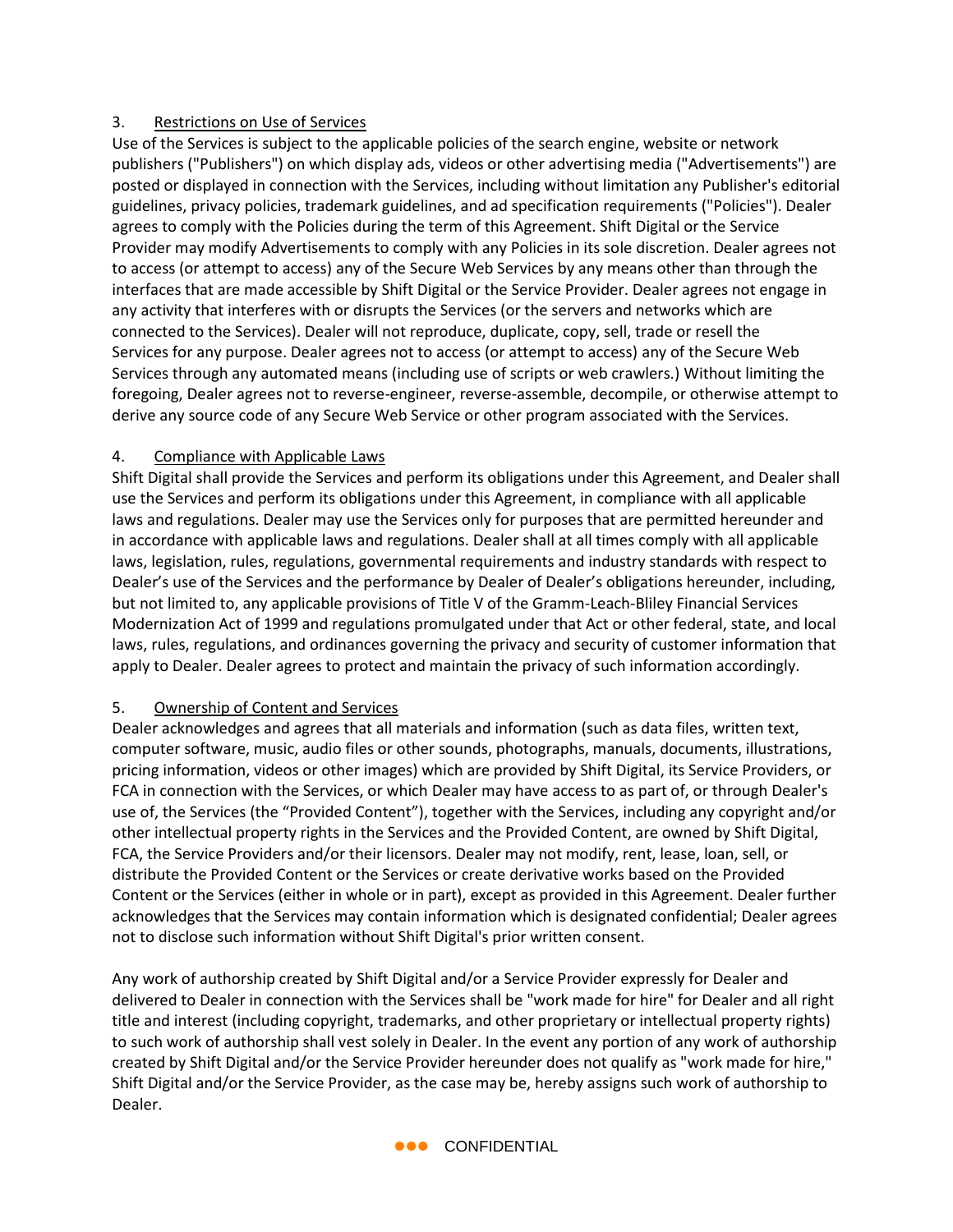Any work of authorship that was not created by Shift Digital and/or the Service Provider expressly for Dealer in connection with the Services (for example, any work of authorship of Shift Digital and/or a Service Provider existing prior to the Effective Date of this Agreement, or licensed from a third party), which is provided to Dealer in connection with the Services, shall be Provided Content under this Agreement.

### 6. Dealer Content

Dealer agrees that it is solely responsible for all content, materials and information provided by Dealer or that Dealer (or any third party acting on behalf of Dealer, excepting FCA and the Service Providers) creates, transmits or displays while using the Services ("Dealer Content") and for the consequences of these actions (including any loss, liability, fine or damage.) Shift Digital reserves the right (but shall have no obligation) to pre-screen, review, flag, filter, modify, refuse or remove any or all Dealer Content from any Service in Shift Digital's sole discretion.

Dealer understands that Shift Digital and the Service Providers, in performing the Services, may (a) transmit or distribute the Dealer Content over various public networks and in various media; and (b) make such changes to the Dealer Content as are necessary to conform and adapt the Dealer Content to the technical requirements of connecting networks, devices, services or media. Dealer agrees that this license shall permit Shift Digital and the Service Providers to take these actions.

DEALER REPRESENTS, WARRANTS AND COVENANTS THAT ALL DEALER CONTENT SHALL NOT CONTAIN ANY MATERIAL, LINK, ADVERTISING OR ANYTHING OTHER THING THAT (A) INFRINGES COPYRIGHTS, TRADEMARKS, PATENTS, TRADE SECRET, PUBLICITY RIGHT, OR OTHER INTELLECTUAL PROPERTY RIGHT OR OTHER RIGHT OF ANY OTHER PERSON OR ENTITY; (B) VIOLATES ANY LAW OR REGULATION, (C) IS DEFAMATORY OR LIBELOUS; (D) IS ABUSIVE, HARASSING, OR THREATENING; (E) IS OBSCENE, VULGAR, OR PROFANE; OR (F) VIOLATES SOMEONE'S PRIVACY. DEALER FURTHER REPRESENTS, WARRANTS AND COVENANTS THAT DEALER OWNS THE DEALER CONTENT AND ALL PROPRIETARY OR INTELLECTUAL PROPERTY RIGHTS THEREIN, OR HAS EXPRESS WRITTEN AUTHORIZATION FROM THE OWNER TO COPY, USE AND DISPLAY THE DEALER CONTENT AS CONTEMPLATED BY THIS AGREEMENT.

## 7. PRIVACY POLICIES

DEALER SHALL, AS REQUIRED BY APPLICABLE LAW OR REGULATION, PROVIDE NOTICE TO DEALER'S CUSTOMERS AND OBTAIN CONSENT, IF REQUIRED FOR USE OF THE SERVICES, IN DEALER'S PRIVACY POLICIES AND/OR AS OTHERWISE REQUIRED BY LAW OR REGULATION. DEALER AGREES TO THE USE OF INFORMATION AND DATA PROVIDED BY DEALER'S CUSTOMERS IN ACCORDANCE WITH DEALER'S PRIVACY POLICIES.

### 8. Licenses

Provided Dealer is not in default of any obligation under this Agreement, and provided Dealer has paid all applicable fees, subject to the terms and conditions of this Agreement, Shift Digital hereby grants Dealer, or shall obtain for Dealer, a limited, restricted, revocable, personal, worldwide, royalty-free, nonassignable, non-transferable, non-sub-licensable and non-exclusive license to use the Services and the e Provided Content provided to Dealer, and to reproduce, publicly display, publicly perform, and distribute such Provided Content in connection with use of the Services during the term of this Agreement. This license is for the sole purpose of enabling Dealer to use and enjoy the benefit of the Services in the manner permitted by this Agreement. Dealer retains any copyright and/or other intellectual property rights Dealer already holds in Dealer Content. The products and services of the

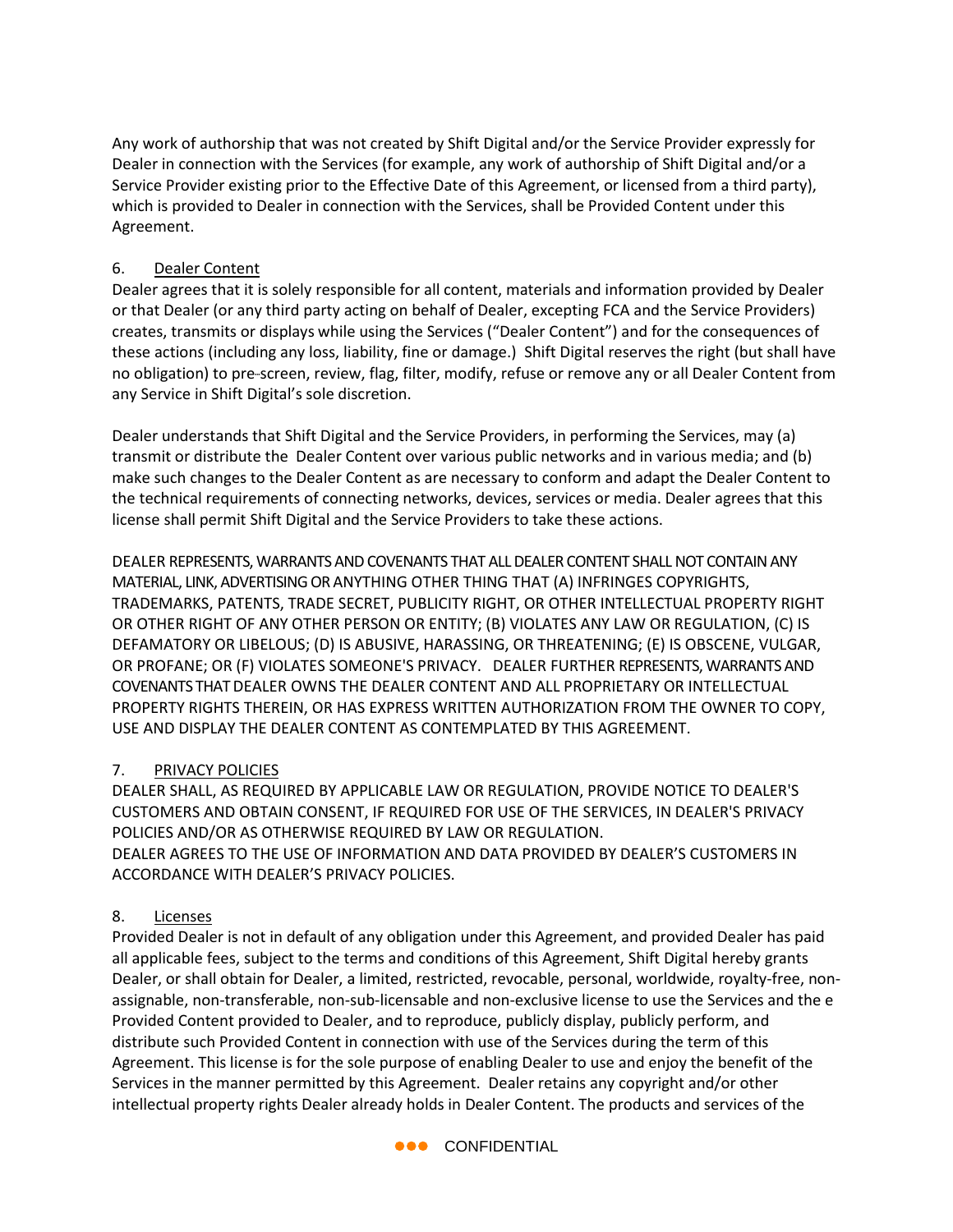Service Providers may contain license terms specific to such products or services, and Dealer agrees to comply with all such license terms included in any click through or shrink wrap license or of which Shift Digital otherwise makes Dealer aware. Dealer may not (and Dealer may not permit anyone else to) copy, modify, create a derivative work of, reverse engineer, decompile or otherwise attempt to extract the source code of the software provided with the Services or any part thereof, or any of the other proprietary elements of the Service, or allow any third parties to use the Services, or any portion thereof, in any way. Dealer may not assign (or grant a sublicense of), grant a security interest in, or otherwise transfer any rights to use the Services, including any software or other proprietary elements of the Service. Dealer agrees not to remove, obscure, or alter any proprietary rights notices (including copyright and trademark notices) which may be affixed to or contained within the Services. Nothing in this Agreement gives Dealer a right to use any trade names, trademarks, service marks, logos, domain names, and other distinctive brand features of Shift Digital or the Service Providers, except in strict compliance with the license granted below. Notwithstanding the foregoing, this Section 8 does not include an obligation by Shift Digital and/or the Service Provider to grant Dealer copyrights or other intellectual property rights to, and Dealer shall have no rights, title and interest (including copyright, trademarks, and other proprietary or intellectual property rights) in any software, software code, or software system used by Shift Digital and/or the Service Provider in connection with providing the Services or otherwise.

Dealer hereby grants to Shift Digital, and to each Service Provider providing Services to Dealer under this Agreement, a limited, restricted, revocable, worldwide, royalty-free, and non-exclusive license to (a) use , reproduce, adapt, modify, translate, publish, publicly perform, publicly display and distribute the Dealer Content in order to provide the Services as contemplated in this Agreement, and (b) to use reproduce, publish, publicly perform, publicly display the trademarks, trade names, service marks and advertising symbols owned by the Dealer (the "Dealer Marks"), during the term of this Agreement, solely in connection with providing the Services to Dealer hereunder. Dealer agrees that this license includes a right for Shift Digital and the Service Providers to make Dealer Content available to other companies, organizations or individuals with whom Shift Digital has relationships for the provision of the Services to Dealer. Shift Digital and the Service Providers shall use the Dealer Content in accordance with the license and rights granted by Dealer herein for the purpose of providing the Services to Dealer. Shift Digital acknowledges that all Dealer Content and Dealer Marks are and shall remain the sole property of Dealer. During the term of this Agreement, Shift Digital agrees not to contest the validity of the Dealer Marks or Dealer's ownership of them in any proceeding. With the exception of the provisions of this section, nothing in this Agreement shall be deemed to confer upon the Shift Digital any right, title, interest, or license (express or implied) in any of the Dealer Marks, or in the goodwill now or hereafter associated therewith. During the term of this Agreement, the Dealer Marks shall not be used by Shift Digital or the Service Provider in such manner as to impair or dilute the same, nor otherwise than in accordance with instructions given from time to time by Dealer. Dealer represents and warrants that it has all the rights, power and authority necessary to grant the above license.

### 9. Access to Dealer's Web Sites, Systems and Data

As used herein "Dealer Data" means information and data pertaining to the Dealer's website(s), advertising activity, sales leads, lead generation activity, use of the Services, or any of Dealer's other business activities. The Dealer Data shall continue to be owned by the Dealer. Neither Shift Digital nor the Service Provider will use the Dealer Data for any purposes other than to provide the Services or as otherwise provided herein. Nothing in this Agreement shall obligate Shift Digital or any Service Provider to retain any Dealer Data.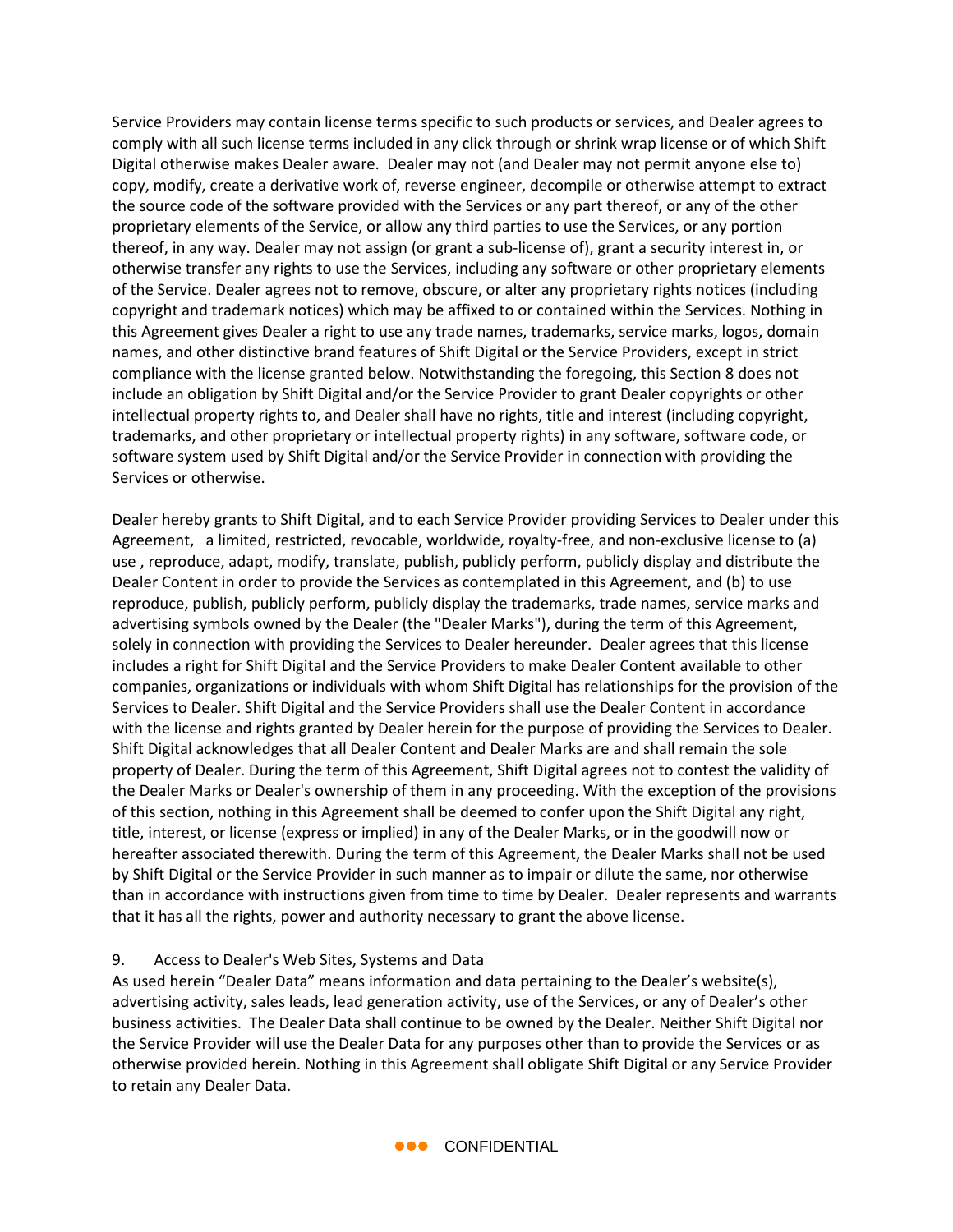In the event the performance of the Services requires Shift Digital and/or the Service Providers to access Dealer's computer systems to collect Dealer Data or perform the Services, Dealer specifically requests and authorizes such access and will provide, and has all rights and authorizations required to provide, such access. Dealer understands and agrees that Shift Digital and/or the Service Providers may engage a data polling service to poll and transmit Dealer Data from Dealer's DMS or other computer systems.

Dealer hereby grants to Shift Digital and the Service Providers a royalty-free, non-exclusive, nontransferable, non-cancelable license to use the Dealer Data, including without limitation any sales and inventory data (to the extent available) obtained from Dealer's computer systems, to: use the Dealer Data (i) to provide the Services; (ii) to develop reports for FCA, which may include directly sharing Dealer Data with FCA; (iii) for evaluation of sales lead performance; (iv) for consumer, vehicle, and industry research and reference purposes, to create proprietary market price and incentive guides, the generation of market analysis data and related products, and/or in promotional materials of Shift Digital and/or the Service Providers, but only when the Dealer Data is combined with other dealers' information/data and presented in an aggregated and de-identifiable manner without disclosing the Dealer's name or the name of any consumer, and provided the Dealer Data is not sold separately to any third party. Dealer also authorizes Shift Digital and the Service Providers to transfer, provide or otherwise make available the Dealer Data to Shift Digital, FCA, and other Service Providers, in connection with providing the Services hereunder.

Shift Digital and/or the Service Providers may access Dealer Data in accounts created and managed by Shift Digital and/or the Service Providers on the third party sites or, if Dealer provides its account information and authorizes access to accounts managed by Dealer, Shift Digital and/or the Service Providers may access Dealer's accounts directly on those third party sites. Dealer expressly authorize Shift Digital and the Service Providers to access Dealer Data maintained by third parties, including Google in such services as Google AdWords and Google Analytics, on Dealer's behalf as Dealer's agent in order to provide the Services.

DEALER ACKNOWLEDGES AND AGREES THAT (A) DEALER IS RESPONSIBLE FOR COMPLIANCE WITH GOOGLE ADWORDS AND GOOGLE ANALYTICS POLICIES, TERMS OF USE, AND APPLICABLE LAWS AND REGULATIONS, AND (B) WHEN SHIFT DIGITAL AND/OR THE SERVICE PROVIDERS ARE ACCESSING AND RETRIEVING ACCOUNT INFORMATION FROM THIRD PARTY SITES, SHIFT DIGITAL AND/OR SERVICE PROVIDERS ARE ACTING AS DEALER'S AGENT, AND NOT AS THE AGENT OF GOOGLE OR ANY OTHER THIRD PARTY. NEITHER SHIFT DIGITAL, FCA, THE SERVICE PROVIDERS, GOOGLE NOR ANY OTHER THIRD PARTY PROVIDES ANY WARRANTY OR GUARANTY (EXPRESS OR IMPLIED) OF ANY RESULTS OR OTHERWISE WITH RESPECT TO ACCESS OR USE OF DEALER DATA IN THE SERVICES.

### 10. Modification to Services; Termination of the Services

Shift Digital reserves the right to modify or change the Services provided hereunder by modifying current features, deleting features and/or adding features, upon prior written notice to Dealer. Some modifications or changes may result in a fee increase or decrease for such Services. Dealer's continued use of the Services hereunder after notice will constitute Dealer's acceptance of the change in the Services and Dealer's agreement to pay the fees associated with such change in Services. Dealer acknowledges and agrees that Shift Digital may stop (permanently or temporarily) providing the Services, or any part thereof, to Dealer if: (a) Dealer has breached any provision of this Agreement (or have acted in manner which clearly shows that Dealer does not intend to, or is unable to comply with the provisions of this Agreement); or (b) Shift Digital is required to do so by law (for example, where the provision of the Services to Dealer is, or becomes, unlawful); or (c) the Service Provider selected by

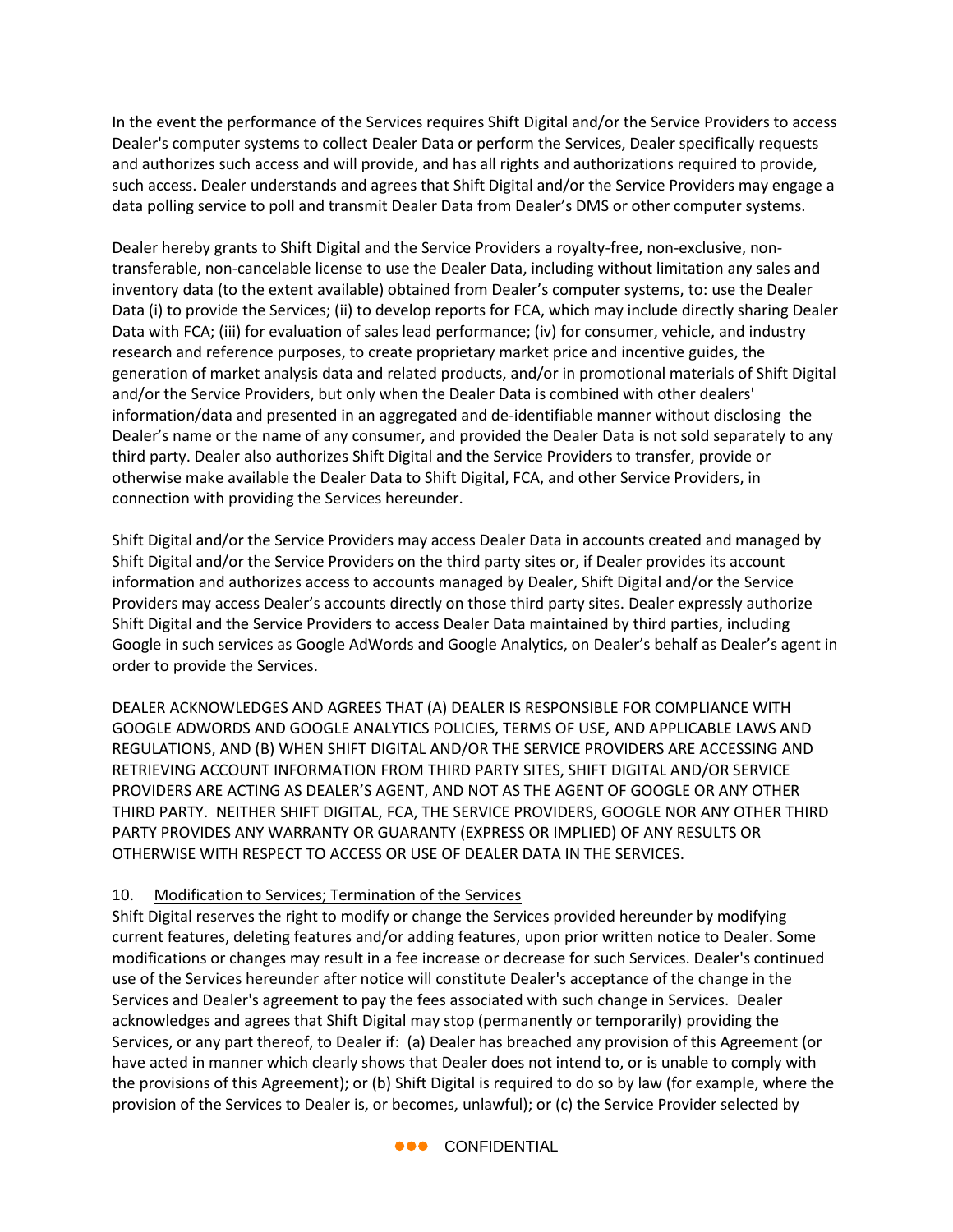Dealer or Shift Digital to provide the Services has terminated its relationship with Shift Digital or ceases to offer the Services, or any part thereof, to Dealer; or (d) the provision of the Services to Dealer by Shift Digital is, in Shift Digital's sole opinion, no longer commercially viable, or (e) Shift Digital provides Dealer with thirty (30) days prior written notice of terminate of the Services, or any part thereof, with or without cause. If Dealer wishes to stop using the Services at any time, Dealer agrees to provide Shift Digital with prior written notice of its intent to cancel receiving the Services in accordance with the provisions of set forth below. In addition, Shift Digital may disable access to Dealer's account for nonpayment of Services. Dealer acknowledges and agrees that if Shift Digital disables access to Dealer's account, Dealer may be prevented from accessing the Services, Dealer's account details or any files or other content which is contained in Dealer's account. Dealer acknowledges and agrees that Shift Digital, FCA and the Service Providers will not be liable in any way for any inconvenience, delay, damages, losses or other claims related to disabling Dealer's access to the account.

### 11. Payment of Fees and Billing

Dealer agrees to pay the fees for the Services in the amounts set forth in the online registration process or, if an order form was used, on the order form. If fees for the Services, or any portion of the Services, are billed to Dealer's FCA parts statement, Dealer agrees to pay such fees through, and in accordance with the terms of, Dealer's FCA parts statement. Shift Digital may invoice Dealer directly for the Services and Dealer agrees to pay such invoice within thirty (30) days of receipt of a correct invoice. If Dealer is paying by credit card, payment for the Services is on a pre-paid basis and Dealer is charged on a periodic basis (as specified in the online registration process or order form, e.g., monthly, quarterly, etc.), for the Services and Dealer is responsible for maintaining accurate and current credit card information. If credit card charges for the Services are denied for any reason, use of the Services will be terminated.

Any changes in advertising packages (e.g., to increase or reduce the amount of the package) will take effect as of the first day of the month following the month in which Dealer requests the change so long as Dealer makes the request not less than five (5) business days prior to the end of the month.

Shift Digital may increase fees by giving Dealer not less than sixty (60) days written notice prior to the effective date of the price increase. Except as set forth otherwise herein, all charges under this Agreement will be due and payable as specified on and consistent with the payment terms of Dealer's FCA parts statement. If Dealer fails to pay for the Services timely, Dealer agrees to pay to Shift Digital, in addition to the fees for the Services: (i) a finance charge equal to the lower of 1.5% per month or the maximum amount permitted by law, and (ii) all costs incurred in connection with collection of past due amounts (including collection agency fees, reasonable attorneys' fees, and court costs). In addition to the other rights reserved hereunder, Shift Digital expressly reserves the right to terminate the Services and disable Dealer's access to the Services for non-payment.

## 12. Taxes

All fees stated hereunder are subject to applicable sales, use, excise or similar taxes, whether or not included at the time the fees are billed. Dealer assumes exclusive liability for, and shall pay before delinquency, all sales, use, excise and other taxes, charges or contributions of any kind now or hereafter imposed on, with respect to, or measured by the Services except for taxes based on the net income of Shift Digital or Service Providers. The Dealer's FCA parts statement may include any such taxes that FCA determines it is obligated to collect from Dealer with respect to the Services, and Dealer agrees to timely remit the same to FCA.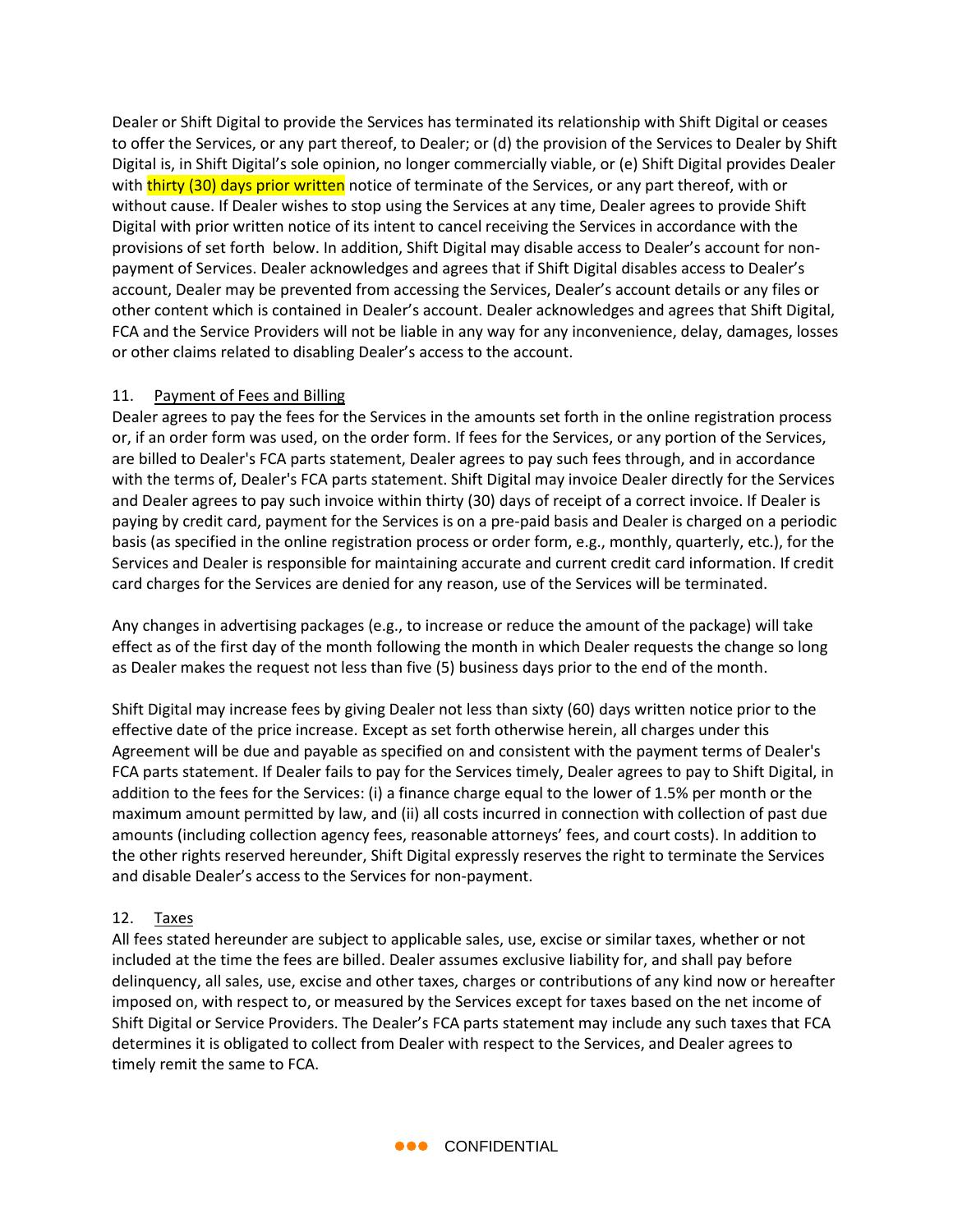### 13. Dealer Warranties

DEALER HEREBY REPRESENTS AND WARRANTS THAT ANY AND ALL DEALER CONTENT SUBMITTED FOR PUBLICATION OR DISPLAYED ON DEALER'S WEBSITE OR IN DIGITAL ADVERTISING, OR IN ANY SOCIAL MEDIA, WILL NOT VIOLATE OR OTHERWISE INFRINGE UPON ANY COPYRIGHT, TRADEMARK, PATENT, STATUTORY, COMMON LAW OR PROPRIETARY RIGHT OF OTHERS, OR CONTAIN ANYTHING CONSIDERED OBSCENE OR LIBELOUS.

## 14. Termination

This Agreement shall continue in effect until cancelled or terminated by Dealer or Shift Digital in accordance with the terms of this Agreement.

Dealer may cancel the Services online through its account, if online cancellation functionality is available, or, if not available, by providing written notice to Shift Digital delivered by email to info@chryslerdigital.com. Cancellations that occur on or before the 10th day of the month will be effective as of the end of that month and Dealer will be billed for the Services, and be responsible for payment of the Services, through the end of that month. Cancellations that occur after the 10th day of the month will be effective at the end of the following month and Dealer will be billed for the Services, and be responsible for payment of the Services, for the remainder of that month and the following month. The cancellation may be subject to Publisher's policies or the ability to re-schedule reserved inventory or cancel Advertisements already in production. Cancelled Advertisements may be published despite cancellation if cancellation of the Advertisements occurs after any applicable commitment date as set forth in advance by Shift Digital or the Service Provider, in which case Dealer must pay for those Advertisements. Upon cancellation or expiration of this Agreement, Dealer will be responsible for any Advertisements already run.

If Shift Digital materially defaults in its performance under this Agreement and fails either substantially to cure such default within thirty (30) days after receiving written notice specifying the default or, for those defaults that cannot reasonably be cured within thirty (30) days, promptly to commence curing such default and thereafter proceed with all due diligence substantially to cure the default, then Dealer may terminate this Agreement by written notice to Shift Digital.

Shift Digital may, at any time and for any reason, terminate this Agreement upon thirty (30) days' prior written notice to Dealer.

This Agreement will automatically terminate without requirement of notice by either party effective on the date of the expiration or termination of Dealer's franchise agreement with FCA for any reason.

## 15. NO WARRANTIES

DEALER EXPRESSLY UNDERSTANDS AND AGREES THAT, DEALER'S USE OF THE SERVICES AND THE PROVIDED CONTENT IS AT DEALER'S SOLE RISK AND ARE PROVIDED "AS IS" AND "AS AVAILABLE." IN PARTICULAR, SHIFT DIGITAL, FCA, THE SERVICE PROVIDERS AND THEIR AFFILIATES AND LICENSORS DO NOT REPRESENT OR WARRANT TO DEALER THAT: (A) DEALER'S USE OF THE SERVICES OR THE PROVIDED CONTENT WILL MEET DEALER'S REQUIREMENTS, OR (B) DEALER'S USE OF THE SERVICES OR PROVIDED CONTENT WILL BE UNINTERRUPTED, TIMELY, SECURE OR FREE FROM ERROR, (C) ANY INFORMATION OBTAINED BY DEALER AS A RESULT OF YOUR USE OF THE SERVICES WILL BE ACCURATE OR RELIABLE, AND (D) DEFECTS IN THE OPERATION OR FUNCTIONALITY OF ANY SOFTWARE PROVIDED TO DEALER AS PART OF THE SERVICES WILL BE CORRECTED . ANY MATERIAL DOWNLOADED OR OTHERWISE OBTAINED THROUGH THE USE OF THE SERVICES, INCLUDING ANY PROVIDED CONTENT, IS DONE AT DEALER'S OWN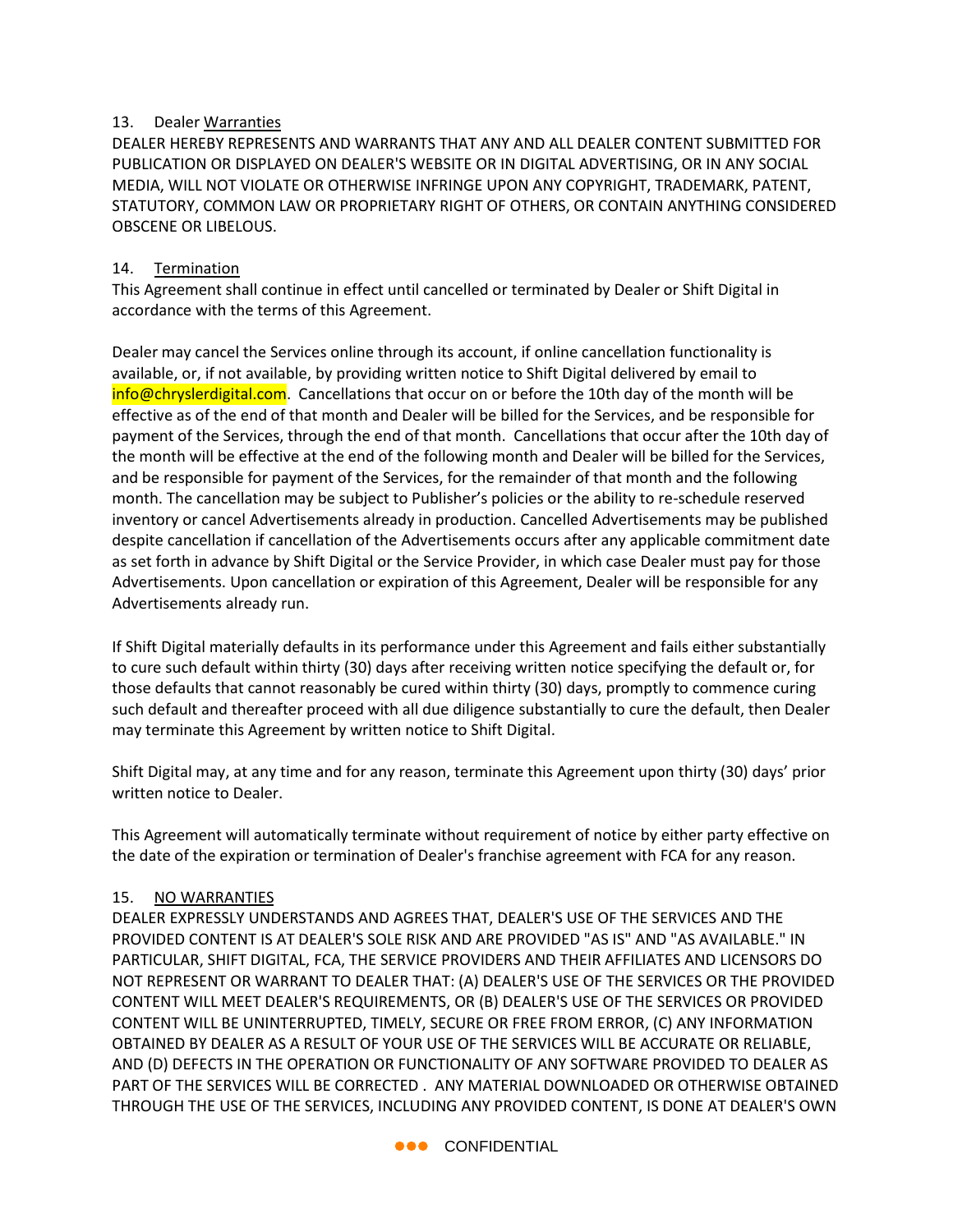DISCRETION AND RISK, AND DEALER WILL BE SOLELY RESPONSIBLE FOR ANY DAMAGE TO DEALER'S COMPUTER SYSTEM OR OTHER DEVICE OR LOSS OF DEALER DATA THAT RESULTS FROM THE DOWNLOAD OF ANY SUCH MATERIAL.

NO ADVICE OR INFORMATION, WHETHER ORAL OR WRITTEN, OBTAINED BY DEALER FROM SHIFT DIGITAL, ANY SERVICE PROVIDER OR FCA, OR THROUGH OR FROM THE USE OF THE SERVICES SHALL CREATE ANY WARRANTY NOT EXPRESSLY STATED IN THIS AGREEMENT. SHIFT DIGITAL, FCA AND EACH SERVICE PROVIDER EXPRESSLY DISCLAIM ALL WARRANTIES AND CONDITIONS OF ANY KIND, WHETHER EXPRESS OR IMPLIED, WITH RESPECT TO THE SERVICES AND THE PROVIDED CONTENT INCLUDING, BUT NOT LIMITED TO ANT IMPLIED WARRANTIES AND CONDITIONS OF MERCHANTABILITY, FITNESS FOR A PARTICULAR PURPOSE AND NON-INFRINGEMENT.

### 16. LIMITATION OF LIABILITY

DEALER UNDERSTANDS AND AGREES THAT NEITHER SHIFT DIGITAL, NOR FCA, NOR THE SERVICE PROVIDERS, NOR ANY OF THEIR AFFILIATES OR LICENSORS SHALL BY LIABLE TO DEALER FOR: (A) ANY INDIRECT, INCIDENTAL, SPECIAL, CONSEQUENTIAL OR EXEMPLARY DAMAGES WHICH MAY BE INCURRED BY DEALER, HOWEVER CAUSED AND UNDER ANY THEORY OF LIABILITY. THIS SHALL INCLUDE, BUT NOT BE LIMITED TO, ANY LOSS OF PROFIT (WHETHER INCURRED DIRECTLY OR INDIRECTLY), ANY LOSS OF GOODWILL OR BUSINESS REPUTATION, ANY LOSS OF DATA SUFFERED, COST OF PROCUREMENT OF SUBSTITUTE GOODS OR SERVICES, OR OTHER INTANGIBLE LOSS; (B) ANY LOSS OR DAMAGE WHICH MAY BE INCURRED BY DEALER AS A RESULT OF: (I) ANY RELIANCE PLACED BY DEALER ON THE COMPLETENESS, ACCURACY OR EXISTENCE OF ANY ADVERTISING, OR AS A RESULT OF ANY RELATIONSHIP OR TRANSACTION BETWEEN DEALER AND ANY THIRD PARTY REGARDING DEALER'S USE OF THE SERVICES, (II) ANY CHANGES WHICH SHIFT DIGITAL OR ANY SERVICE PROVIDER MAY MAKE TO THE SERVICES, OR FOR ANY PERMANENT OR TEMPORARY CESSATION IN THE PROVISION OF THE SERVICES (OR ANY FEATURES WITHIN THE SERVICES); (III) THE DELETION OF, CORRUPTION OF, OR FAILURE TO STORE, ANY DEALER CONTENT, DEALER DATA, AND/OR OTHER COMMUNICATIONS DATA MAINTAINED OR TRANSMITTED BY OR THROUGH DEALER'S USE OF THE SERVICES; (IV) DEALER'S FAILURE TO PROVIDE SHIFT DIGITAL OR ANY SERVICE PROVIDER WITH ACCURATE ACCOUNT INFORMATION; OR (V) DEALER'S FAILURE TO KEEP DEALER'S PASSWORD OR ACCOUNT DETAILS SECURE AND CONFIDENTIAL.

DEALER FURTHER AGREES THAT THAT THE AGGREGATE MAXIMUM LIABILITY OF SHIFT DIGITAL, FCA AND THE SERVICE PROVIDERS UNDER THIS AGREEMENT FOR DAMAGES, REGARDLESS OF THE FORM OF ACTION, SHALL BE LIMITED TO AN AMOUNT EQUAL TO THE FEES PAID BY DEALER DURING THE SIX (6) MONTH PERIOD IMMEDIATELY PRECEDING THE DATE OF THE LAST EVENT GIVING RISING TO THE LIABILITY. THE ABOVE LIMITATIONS ON LIABILITY SHALL APPLY REGARDLESS OF WHETHER A PARTY IS NOTIFIED OF THE POSSIBILITY OF SUCH DAMAGE OR LOSS, AND NOTWITHSTANDING THE FAILURE OF ESSENTIAL PURPOSE OF ANY REMEDY.

THE ABOVE PROVISIONS OF THIS SECTION 16 SHALL NOT APPLY TO, AND NOTHING ABOVE IN THIS SECTION 16 SHALL BE CONSTRUED TO LIMIT, A PARTY'S LIABILITY FOR DAMAGES RESULTING FROM (I) BREACHES BY THE OTHER PARTY OF ITS CONFIDENTIALITY OBLIGATIONS OR (II) VIOLATIONS BY A PARTY OF THE PROVISIONS OF THIS AGREEMENT DEALING WITH OWNERSHIP OF INTELLECTUAL PROPERTY OR USE OF THE OTHER PARTY'S INTELLECTUAL PROPERTY OR (III) A PARTY'S GROSS NEGLIGENCE OR WILLFUL MISCONDUCT.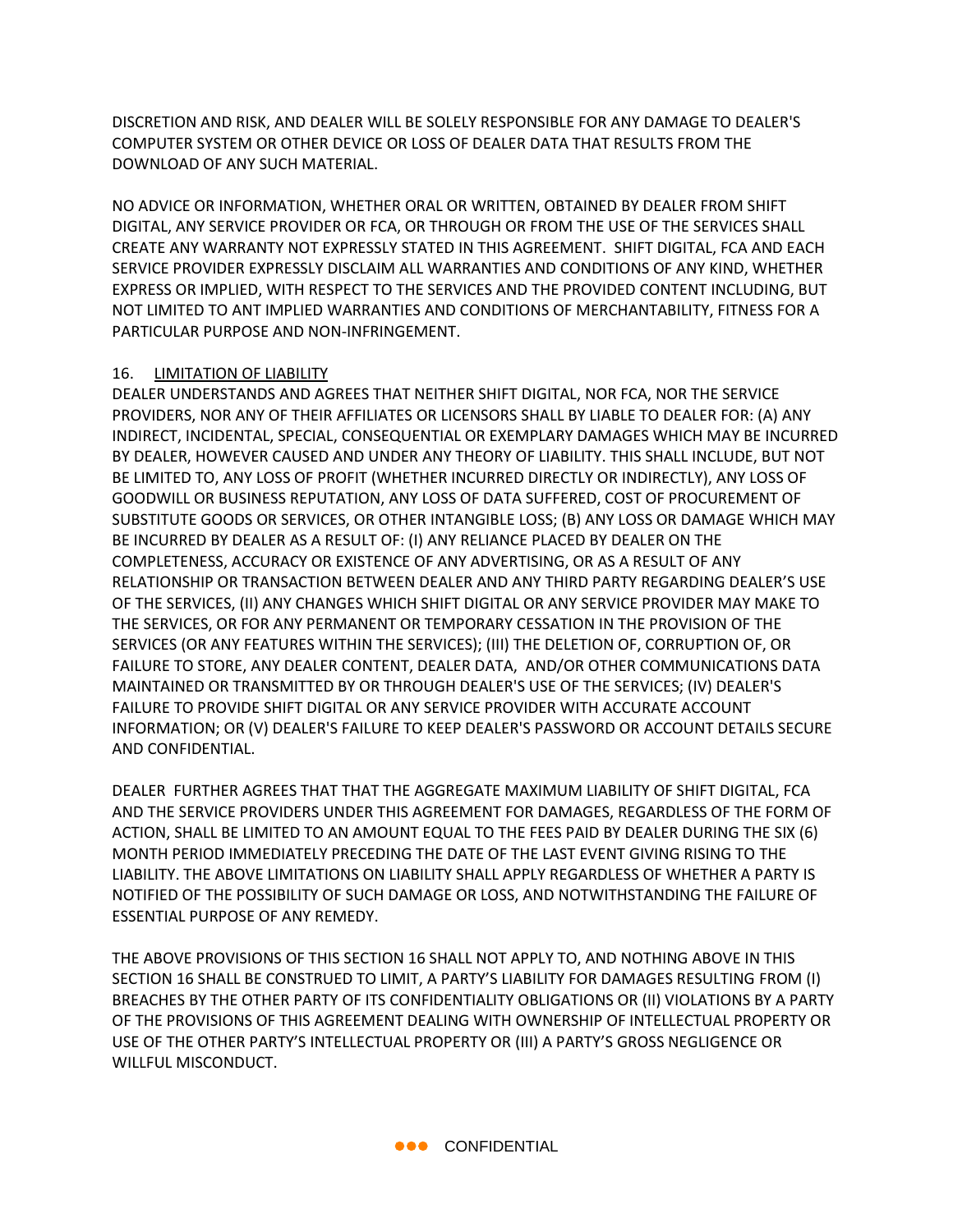DEALER ACKNOWLEDGES AND AGREES WITH SHIFT DIGITAL THAT (A) FCA HAS MADE NO REPRESENTATIONS OR WARRANTIES TO DEALER AS TO ANY SERVICES PROVIDED BY SHIFT DIGITAL OR ANY SERVICE PROVIDER, (B) DEALER AGREES NOT TO MAKE ANY CLAIM WHATSOEVER, AND HEREBY WAIVES ALL CLAIMS IT MAY HAVE, AGAINST FCA WITH RESPECT TO ANY SERVICES PROVIDED BY SHIFT DIGITAL OR ANY SERVICE PROVIDER.

## 17. INDEMNIFICATION

DEALER WILL DEFEND, INDEMNIFY AND HOLD SHIFT DIGITAL, THE SERVICE PROVIDERS, FCA AND EACH OF THEIR RESPECTIVE EMPLOYEES, OFFICERS, DIRECTORS, MANAGERS, SHAREHOLDERS, AGENTS, REPRESENTATIVES AND AFFILIATES (COLLECTIVELY, THE "INDEMNIFIED PARTIES") HARMLESS FROM AND AGAINST ALL THIRD PARTY , CLAIMS, DEMANDS, SUITS, CAUSES OF ACTIONS, AND ADMINISTRATIVE OR REGULATORY ACTIONS OF WHATEVER KIND OR CHARACTER, AND INCLUDING ANY RELATED LIABILITIES, OBLIGATIONS, LOSSES, DAMAGES, FINES JUDGMENTS, SETTLEMENTS, CHARGES, COSTS, AND EXPENSES (INCLUDING ATTORNEYS' FEES AND ACCOUNTANTS' FEES AND DISBURSEMENTS (COLLECTIVELY, "CLAIMS") TO THE EXTENT THAT SUCH CLAIMS RELATE TO, ARISE OUT OF OR RESULT FROM: (I) ANY INTENTIONAL OR WILLFUL MISCONDUCT OR NEGLIGENCE BY DEALER OR OF ANY OF DEALER'S EMPLOYEES, AGENTS OR SUBCONTRACTORS; (II) A BREACH OF THIS AGREEMENT BY DEALER, INCLUDING A BREACH OF ANY OF DEALER'S REPRESENTATIONS, WARRANTIES OR COVENANTS UNDER THIS AGREEMENT OR (II) DEALER'S USE OF THE NUMBERS, CALL ANALYTICS SERVICES, AND/OR RECORDED CALL SERVICES; BUT EXCLUDING, IN EACH CASE, CLAIMS, DEMANDS AND CAUSES OF ACTIONS ARISING OUT OF THE GROSS NEGLIGENCE OR WILLFUL MISCONDUCT OF THE PERSON OR ENTITY SEEKING INDEMNIFICATION.

## 18. AUTHORIZED THIRD PARTY BENEFICIARIES

FCA AND EACH SERVICE PROVIDER SHALL BE DEEMED A THIRD PARTY BENEFICIARY OF THE INDEMNIFICATION AND LIMITATION OF LIABILITY PROVISIONS OF THIS AGREEMENT.

## 19. Force Majeure

Each party hereto shall be excused from performance hereunder, except for payment obligations, and to the extent that it is prevented from performing any obligation hereunder, in whole or in part, as a result of delays caused by the other party or an act of God, war, civil disturbance, court order, labor dispute, third party nonperformance or other cause beyond its reasonable control, including failures, fluctuations or non-availability of electrical power, heat, light, air conditioning, computing or information systems or telecommunications equipment or the inability of hardware or software leased or acquired by sale or license from third parties to process without error or malfunction any data. Such nonperformance shall not be a default or ground for termination as long as reasonable means are taken to remedy expeditiously the problem causing such nonperformance.

## 20. Relationship of Parties

Shift Digital and the Service Providers are independent contractors, and no agency, partnership, joint venture, employer- employee or other similar relationship is intended or created between or among Dealer, Shift Digital and any Service Provider under this Agreement.

## 21. Waiver

Any failure or delay in exercising or enforcing any rights or remedies that are available under this Agreement (or that we have the benefit of under any applicable law or otherwise) shall not be deemed to be a waiver of any other rights or remedies and that all of such rights and remedies will remain available.

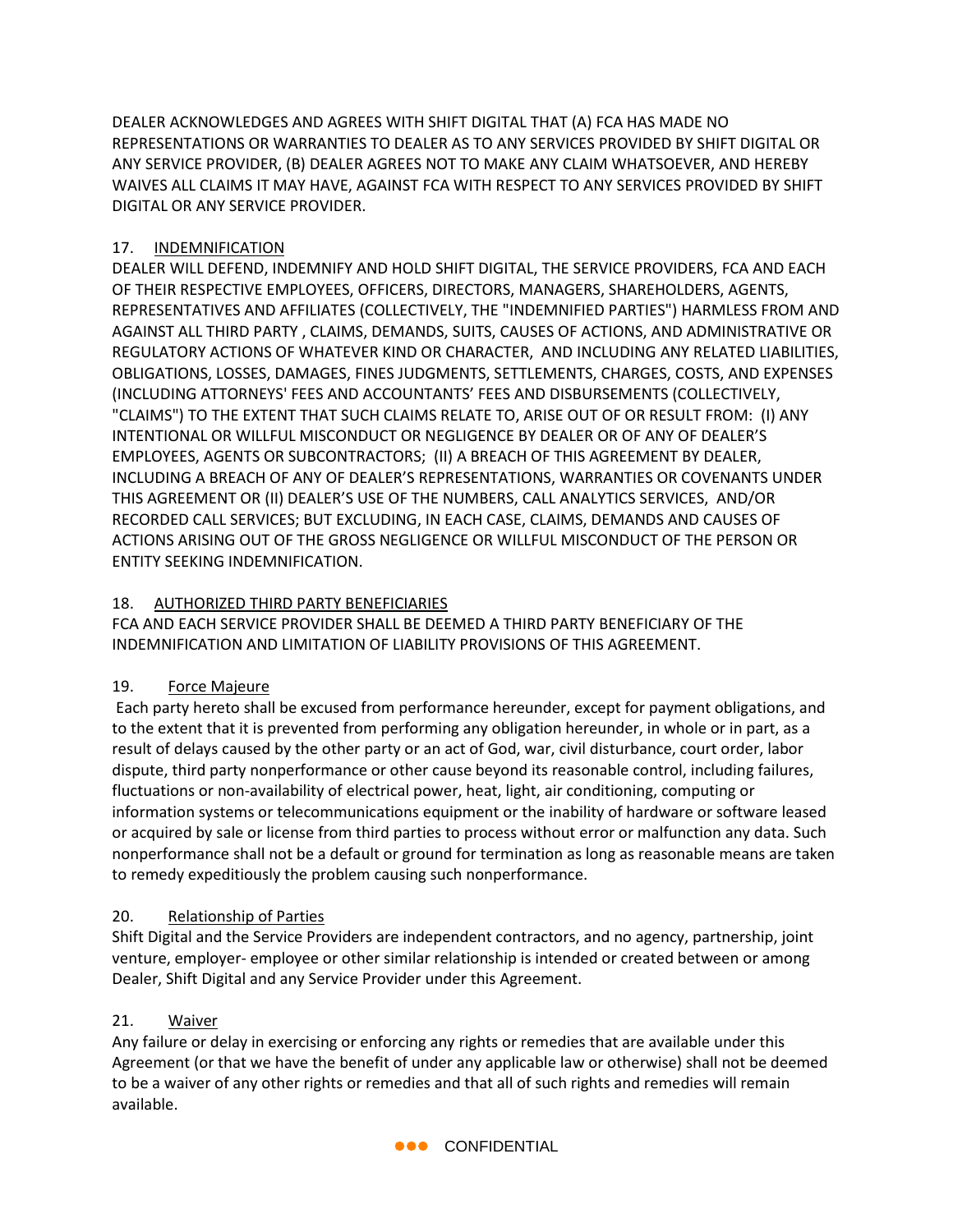## 22. Notices

Any notice to be provided under this Agreement shall be in writing and shall be delivered to the last known address of the party to receive the notice, which shall be considered delivered three days after mailing if sent certified mail, return receipt requested, or when received, if sent by e-mail, facsimile, prepaid courier, express mail or personal delivery.

## 23. Entire Agreement

This Agreement constitutes the entire agreement and understanding of the parties in respect of the subject matter contained herein and supersedes all prior agreements, consents and understandings relating to such subject matter. The parties agree that there is no oral or other agreement relating to such subject matter between the parties which has not been incorporated into this agreement.

## 24. Survival

The provisions of Sections 2, 3, 5, 8, 9, 11, 12, 13, 14, 15, 16, 17, 18, 20, 21, 22, 23, 24, 25, 26, 27, 28 and 29 of this Agreement, and any right or obligation of the parties in this Agreement which, by its express terms or nature and context, is intended to survive termination, shall survive the termination of this Agreement and the Services.

## 25. Changes to this Agreement

Shift Digital may make changes to this Agreement or put into place additional terms and conditions ("Additional Terms") from time to time at its discretion. When these changes are made, Shift Digital will notify Dealer and make a new copy of this Agreement available on the maintenance tool point of entry for the Services. Dealer understands and agrees that its use of the Services after the date on which this Agreement or any Additional Terms have changed shall constitute Dealer's agreement to and, acceptance of the updated Agreement or Additional Terms. Except as set forth herein, this Agreement may be modified or amended only by a duly authorized written instrument executed by the parties hereto.

## 26. Severability

If any provision of this Agreement shall be unlawful, void, or for any reason unenforceable, then that provision shall be deemed severable from this Agreement and shall not affect the validity and enforceability of any remaining provisions. Headings used in this Agreement are for reference purposes only and are not a part of this Agreement.

## 27. Assignment

Dealer may not assign this Agreement without the prior written approval of Shift Digital, except that no approval shall be required to assign this agreement to any person or entity which is, directly or indirectly, controlled by, controlling, or under common control with Dealer and is a licensed dealer authorized to sell and service automobiles under a franchise agreement with FCA. This Agreement and all rights of Shift Digital hereunder may be assigned by Shift Digital, including, without limitation, to FCA, without consent, payment or other condition (excepting reasonable notice to Dealer). This Agreement shall be binding on and inure to the benefit of the parties and their respective successors and permitted assigns.

## 28. Choice of Law; Venue

This Agreement shall be construed in accordance with the substantive laws of the State of Michigan without reference to its conflicts of law principles. The parties expressly disclaim any application to this

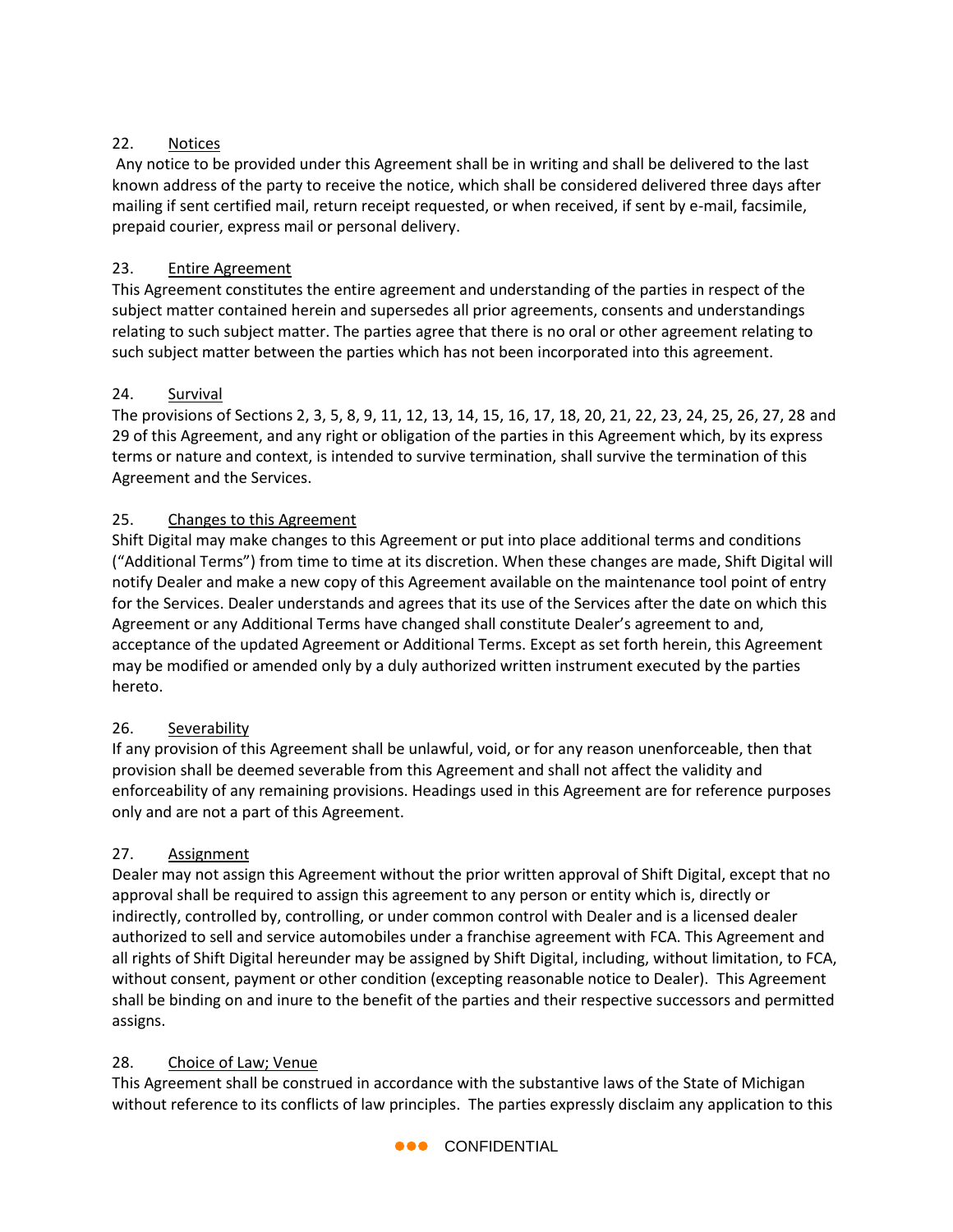Agreement of the provisions of the 1980 United Nations Convention on Contracts for the International Sale of Goods. All disputes and controversies pertaining to this Agreement, the performance of the parties hereunder and the enforcement hereof shall be heard exclusively in the federal or state courts located in the County of Oakland, Michigan, U.S.A. and the parties hereby submit to the jurisdiction thereof and venue therein. Notwithstanding the foregoing, a party may apply for injunctive remedies (or an equivalent type of urgent legal relief) in any appropriate jurisdiction

### 29. Confidential Information

As used in this section, "Confidential Information" means the terms of this Agreement and any other information or materials marked confidential or identified as confidential at the time of disclosure. Confidential Information will not include information that is: (a) publicly available; (b) already in the other party's possession and not subject to a confidentiality obligation; (c) obtained by the other party from any source without any obligation of confidentiality; (d) independently developed by the other party without reference to the disclosing party's Confidential Information; or (e) required to be disclosed by order of a court or other governmental entity, provided no less than ten (10) days prior written notice is given to the party owning such Confidential Information so that such party may have the opportunity to obtain a protective order or other equitable relief.

Each party acknowledges and agrees that: (a) it will use the Confidential Information of the other party solely in accordance with the provisions of this Agreement; and (b) it will not disclose, or permit to be disclosed, the Confidential Information of the other party to any third party without the disclosing party's prior written consent. Each party will take all reasonable precautions necessary to safeguard the confidentiality of the other party's Confidential Information including, at a minimum, those precautions taken by a party to protect its own Confidential Information, which will in no event be less than a reasonable degree of care.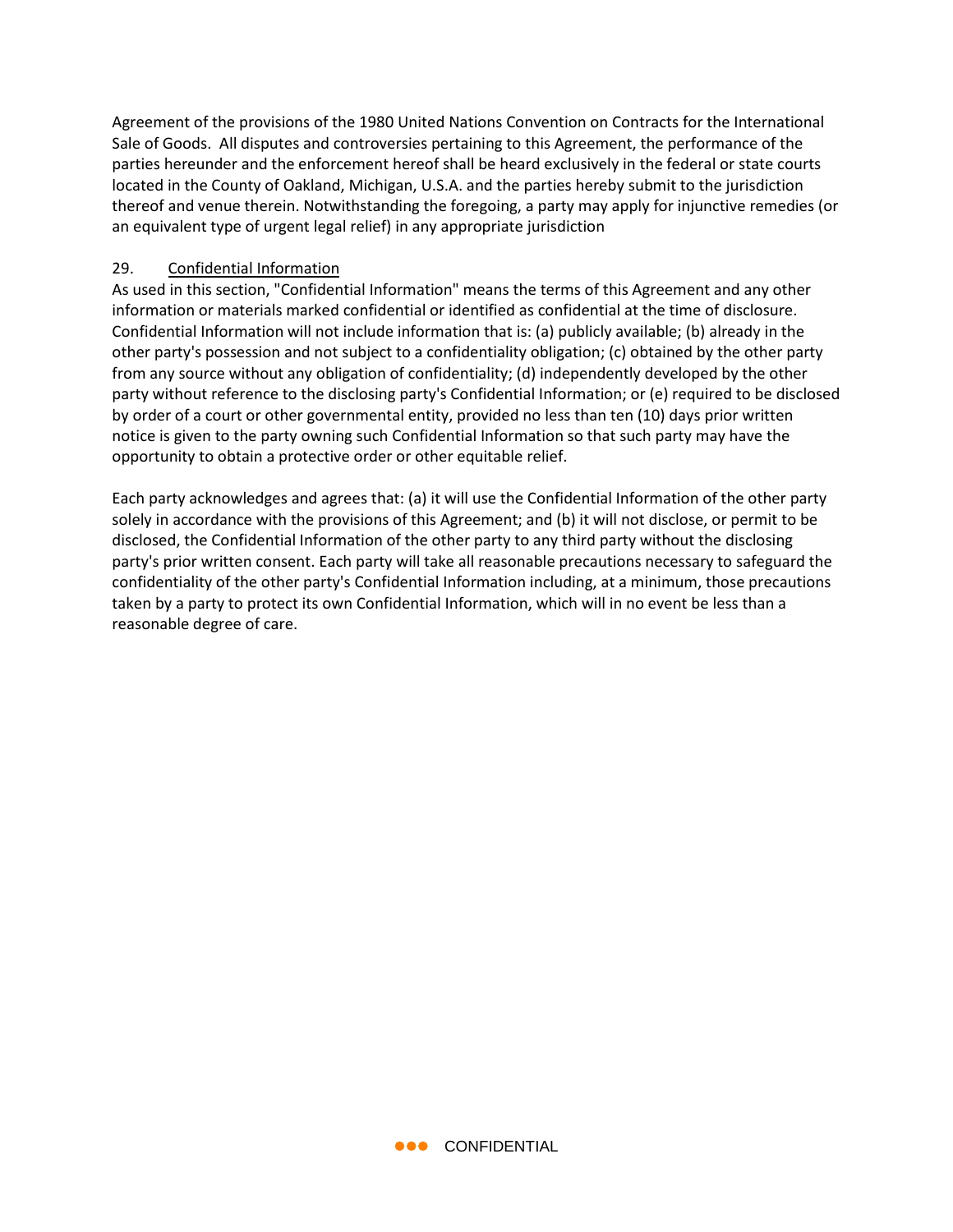### ADDENDUM A - SEARCH OPTIMIZATION SERVICES

### Onsite Optimization Services

• Website Analysis, including examination of Dealer's website to determine problem areas as well as opportunities, and analysis of competitors websites

• SEO research and consulting, including consultation regarding the creation and display of such website content, and keyword strategy targeted on Dealer's local market

• Page Title and Meta Data Optimization, including optimization of page titles and other meta data of Dealer's website

• Internal linking building and restructuring, including creating keyword text links on optimized pages that link to other relevant pages within Dealer's website

- Creation of Sitemap and submission to search engines, if needed
- Redirects and page error repair
- Page Load Speed Analysis, including recommendations to reduce loading time

• Google & Bing Webmaster Tools, including integrating webmaster tool codes into the Dealer's website in order to further analyze site structure and health

- Custom content creation on the Dealer's website, including written content, page titles, and meta data
- Trust related SEO, including analysis of Dealer's website Privacy Policy, About Us Pages, and Social Proofs

• Such other or additional onsite SEO products and services as may be included in the package of products and services provided by the Service Provider and subscribed to by Dealer.

#### Offsite Optimization Services

• Blog Creation and maintenance, including integration with Google+, Facebook, and Twitter) including targeted anchor text linked to specific pages of Dealer's website

• Creation and execution of a custom link building strategy designed to drive traffic back to the dealer's Chrysler Digital website using best-practices off-site SEO techniques

• Creating and posting online articles, blog comment/posts, press releases. social-bookmarks, infographics and other relevant content that includes links to Dealer's website in blogs, social media sites, directory listings and other appropriate places where there will be an SEO benefit

• Directory Submissions, including targeted, relevant directory submissions linked to Dealer's website and update of existing major directory listings

• Social Linking, including building relevant links from social networks

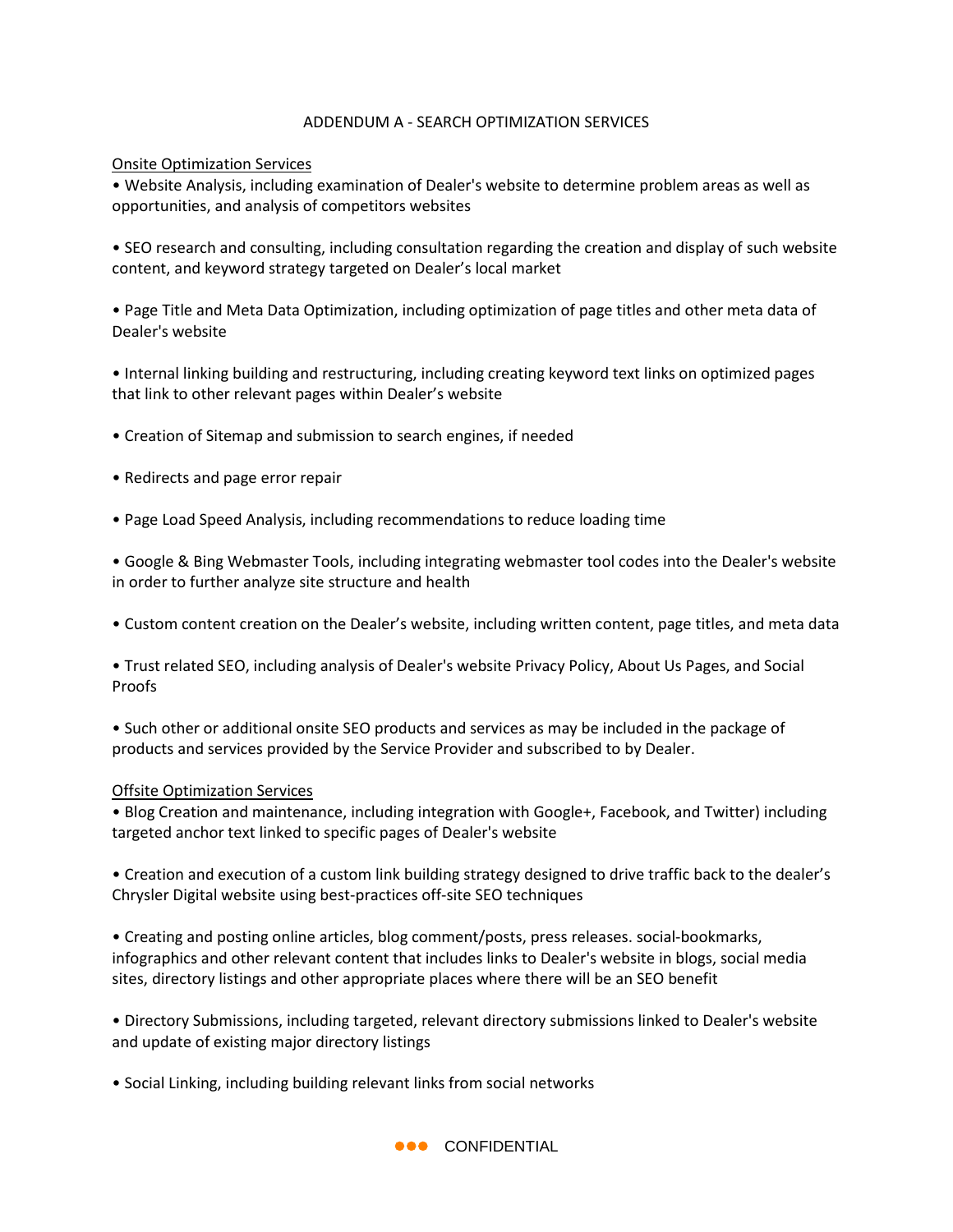• Creation or review or Business Local pages (Google + Local, Bing Business Portal, etc.), including review of existing or set up of new Local pages, with content creation optimized for organic visibility

• Creation or review of Images posting pages (Flickr, etc.), including posting and optimization for search engine results

• Creation or review of Video posting pages (YouTube, etc.), including posting and optimization for search engine results

• Link pruning to remove broken or bad links that may harm SEO performance

• Such other or additional offsite SEO products and services as may be included in the package of products and services provided by the Service Provider and subscribed to by Dealer.

#### Reporting Services

• Monthly reporting that includes organic traffic, back links, trends, and on-site metrics, including pages per visit, average time on site, and bounce rate.

- Installation of Google Analytics, including filters and goals, and integration with remarketing, if needed
- Dedicated account manager who will make monthly progress call to Dealer

• Such other or additional SEO reporting products and services as may be included in the package of products and services provided by the Service Provider and subscribed to by Dealer.